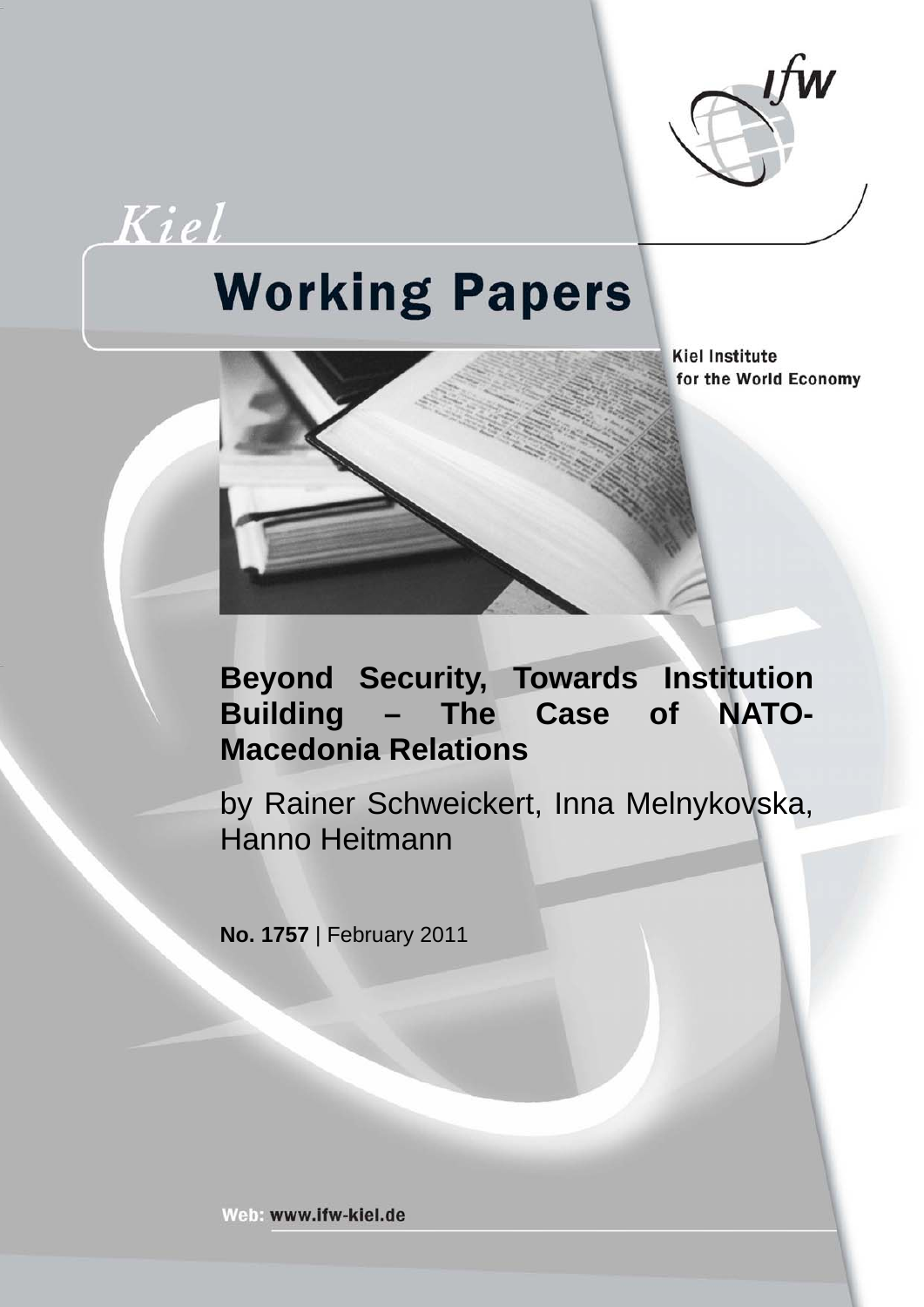Kiel Working Paper No.1757 | February 2011

## **Beyond Security, Towards Institution Building – The Case of NATO-Macedonia Relations**

Authors: Rainer Schweickert, Inna Melnykovska, Hanno Heitmann

*Abstract*: The effectiveness of NATO conditionality for institutional reforms is highly controversial. Some papers argue that any effect this conditionality might have had may be due to endogeneity effects, i.e. NATO may have picked the winners. We argue that this is not the case. First, NATO-Mazedonia relations provide a case in point. Macedonia was granted entry into the Membership Action Plan (MAP) in 1999 due to country's strategic importance. Only after the Ohrid agreement, effective conditionality set in and marked a switch in NATO strategy from security only towards institution building. Second, this is supported by econometric evidence based on panel data. An event study reveals that entry into NATO's accession process was mainly driven by neighbourhood and good relations with the West. We conclude that empirical evidence clearly supports a stronger role of NATO's political agenda, i.e., low entry barriers but strict accession conditionality.

Keywords: International Organization, European Integration, Institutional Development, Accession Incentives, Regional Security.

JEL classification: F52, F53, F59

**(corresponding author)** Political Science D-24105 Kiel, Germany D-24098 Kiel, Germany Tel.: +49-431-8814-494 And Free University Berlin

#### **Hanno Heitmann**

Kiel Institute for the World Economy D-24105 Kiel, Germany E-mail: hannoheitmann@yahoo.de

#### **Rainer Schweickert Inna Melnykovska**

Kiel Institute for the World Economy Institute of Social Sciences, University of Kiel E-mail: rainer.schweickert@ifw-kiel.de E-mail: inna.melnykovska@politik.uni-kiel.de

*The responsibility for the contents of the working papers rests with the author, not the Institute. Since working papers are of a preliminary nature, it may be useful to contact the author of a particular working paper about results or caveats before referring to, or quoting, a paper. Any comments on working papers should be sent directly to the author. Coverphoto: uni\_com on photocase.com*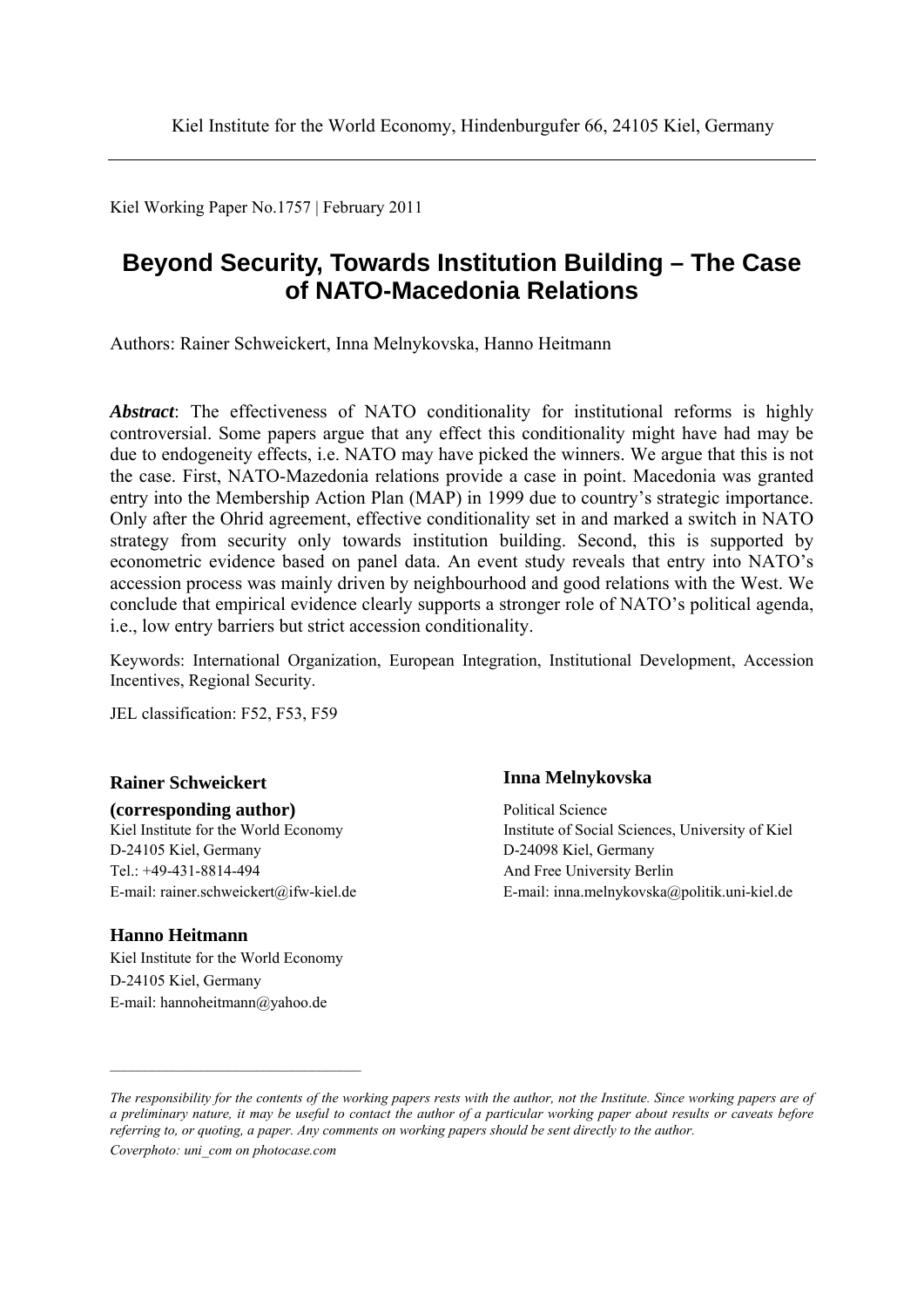#### *1 Introduction*

1

Debates on the transformative power of NATO accession seem to agree on indirect effect from peace building (Rupnik 2000; Gibler and Sewell 2006) which helped to consolidate democratic efforts (Angelov 2004; Epstein 2005; Jurekovic et al. 1999; Waterman et al. 2001). Only recently, Melnykovska and Schweickert (2009) argued in favour of a direct conditionality effect of NATO accession on institution building in transition countries.<sup>1</sup> Gawrich et al. (2010, Appendix 2), Schweickert et al. (2011), and Melnykovska and Schweickert (2011) provide robust empirical evidence on a positive impact of NATO preaccession conditionality. While this is consistent with the argument that NATO enlargement was driven by strategic interest in the first place, some authors deny any contribution of NATO to the process of democratization claiming that NATO integrated countries which were reforming anyway (see, e.g., Reiter 2001).

We claim that, at least initially, strategic interest clearly dominated the demand for institutional reform and that, therefore, any impact of NATO conditionality on institutional reform was not predetermined by NATO picking the winners of the transition process. We provide evidence for this assumption in two steps. In Section 2, we analyse the case of Macedonia looking into NATO cooperation before and after the Ohrid agreement, which marked a turning point for both EU and NATO cooperation. Section 3 gives the results from an event study based on panel data for 25 transition countries revealing that the case of Macedonia is rather the rule than an exception. Entry into MAP seems to be dominated by closeness to the West as well as by NATO enlargement in the neighbourhood. Section 4 has

<sup>&</sup>lt;sup>1</sup> The formalization of NATO's accession conditionality took place after the first round of enlargement by the introduction of a mechanism called Membership Action Plan (MAP) approved at NATO's Washington Summit in 1999. A country's participation in MAP entails the fulfillment of five different groups of criteria. Four groups deal with organization, resources, safeguards, and compatibility. This "NATO acquis" focuses on the potential of (military) cooperation between the accession country and NATO. However, the fifth group of criteria demands for the willingness to settle international, ethnic or external territorial disputes by peaceful means, to commit to the rule of law and human rights, to provide democratic control of the armed forces, and to establish market regulations for the defense and security sectors.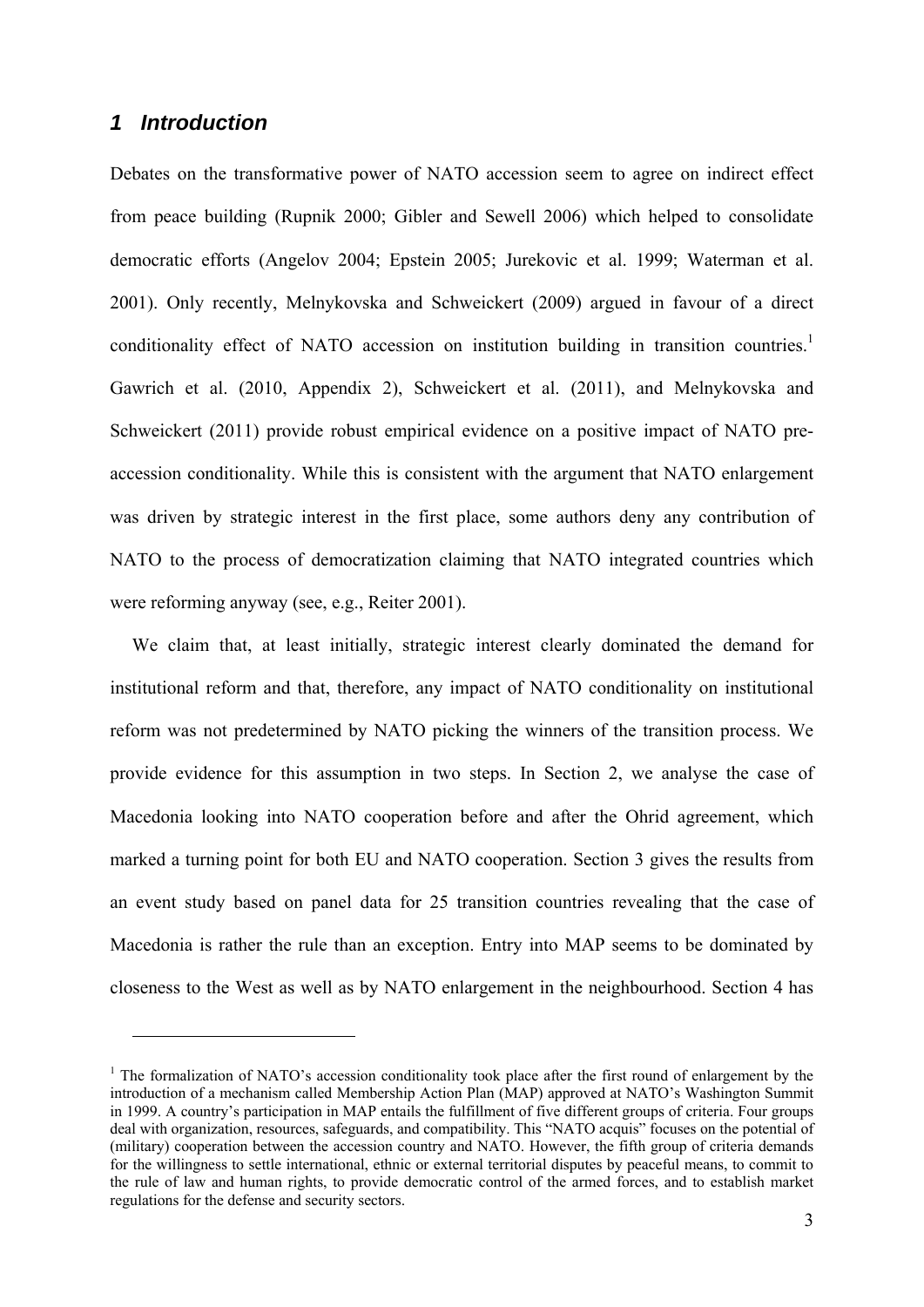the conclusions.

#### *2 Switching strategy – Macedonia's NATO cooperation before and after Ohrid*

Since independence, integration into NATO was among the priorities of all Macedonian governments. In order to suppress the inter-ethnic conflict and to secure its independence, Macedonia enforced its integration into NATO as soon as this option became available. In 1995, Macedonia joined the program 'Partnership for Peace' (PfP). In such a way, it also committed to full acceptance of NATO's values and standards.

In reality, the cooperation concentrated primarily on military issues (Yusufi 2000). In 1995, Macedonia supported the Peace Plan for Bosnia-Herzegovina by allowing the transit of IFOR (International Fellowship of Reconciliation) forces through Macedonia's territory. In 1996, the Partnership Status of the Forces Agreement (SOFA) was signed. In 1998**,** in the course of the conflict resolution in Kosovo, a NATO Kosovoverification Mission was established in northern Macedonia. In the same year the Basic Agreement for operation of NATO missions in Macedonia was signed.

NATO's strategy was to ensure Macedonia's cooperation on its operations in the Balkans and to stabilise the country, but without approaching the underlying potential for inter-ethnic conflict and poor institutional quality. As a reward for cooperation, NATO enhanced the PfP-Cooperation with Macedonia 'as one element of the Alliance's overall approach to the crisis in Kosovo' (NATO 1998). Furthermore, to smooth fears among the Macedonian population concerning possible spillovers from Kosovo, NATO declared the security of Macedonia to be a direct and material concern to the Alliance (Dimitrov 2006). This was highly valuable in a situation when UNPREDEP, the United Nations military mission at Macedonia's northern frontier, had to leave the country after the People's Republic of China had vetoed its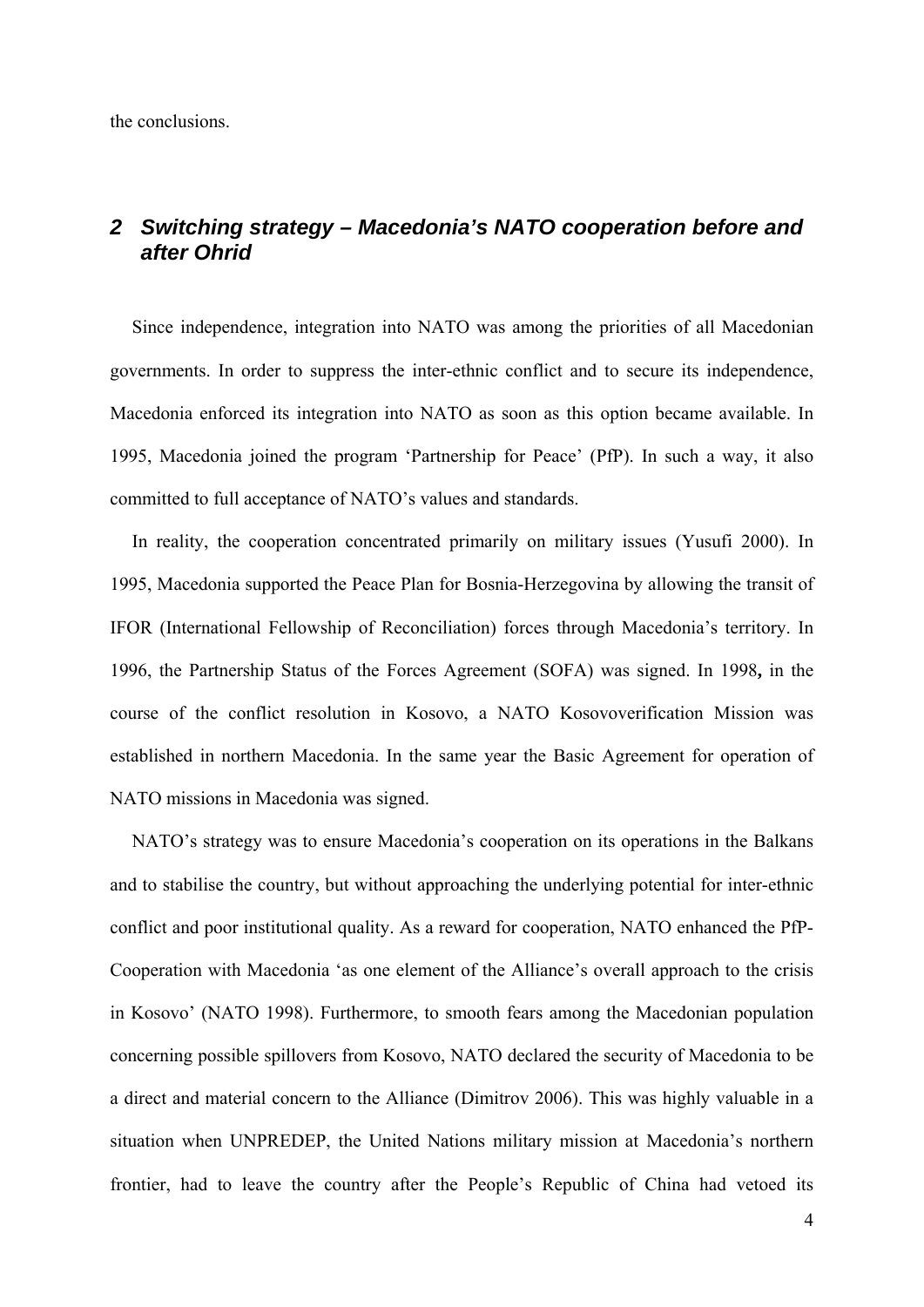prolongation (Eiff 2007).

Finally, NATO allowed Macedonia to enter MAP in 1999, although little progress has been made concerning compliance with the core demands for institutional reforms in the defence and security sectors under the framework of the PfP. The Macedonian elite were well aware of NATO's strategic interests. Macedonian leadership expected a NATO membership perspective as a reward for concessions in military cooperation. The expectations were based on the presumption that NATO was so concerned about the success of its operation in the Balkans and the country's security that it would let Macedonia in, despite not complying with the criteria for admission. The deployment of the NATO troops was thus perceived as a very important 'achievement' of the Macedonian government. It was a kind of *de facto*  international recognition and confirmation of its international existence that should ensure fast integration into NATO (Vankovska 2001).

Similarly, the population expected granting NATO MAP and a perspective of NATO membership in exchange for the public acceptance of NATO missions using Macedonian territory. NATO was perceived as *the* guarantor of peace (Gligorov 2006). The Albanian minority also supported the PfP initiatives as it saw the international presence as a safeguard against any government policy of repression (Atanasov 2006a). However, the decision on NATO missions in Macedonia was not a result of any broad based public decision and the public consensus remained very fragile. As soon as civil war was imported from Kosovo, NATO was blamed for the destabilization of the country and public attitude to NATO became negative (Vankovska 2001).

Institutional development was especially poor in the four areas (also relevant for NATO accession conditionality) (Yusufi 2004):

*Failed integration of minorities.* The Macedonian state de-legitimized the idea of an ethnically neutral, citizen-based, liberal state, especially among a large Albanian majority (Hislope 2002). The Macedonian leaders failed to establish communications among all ethnic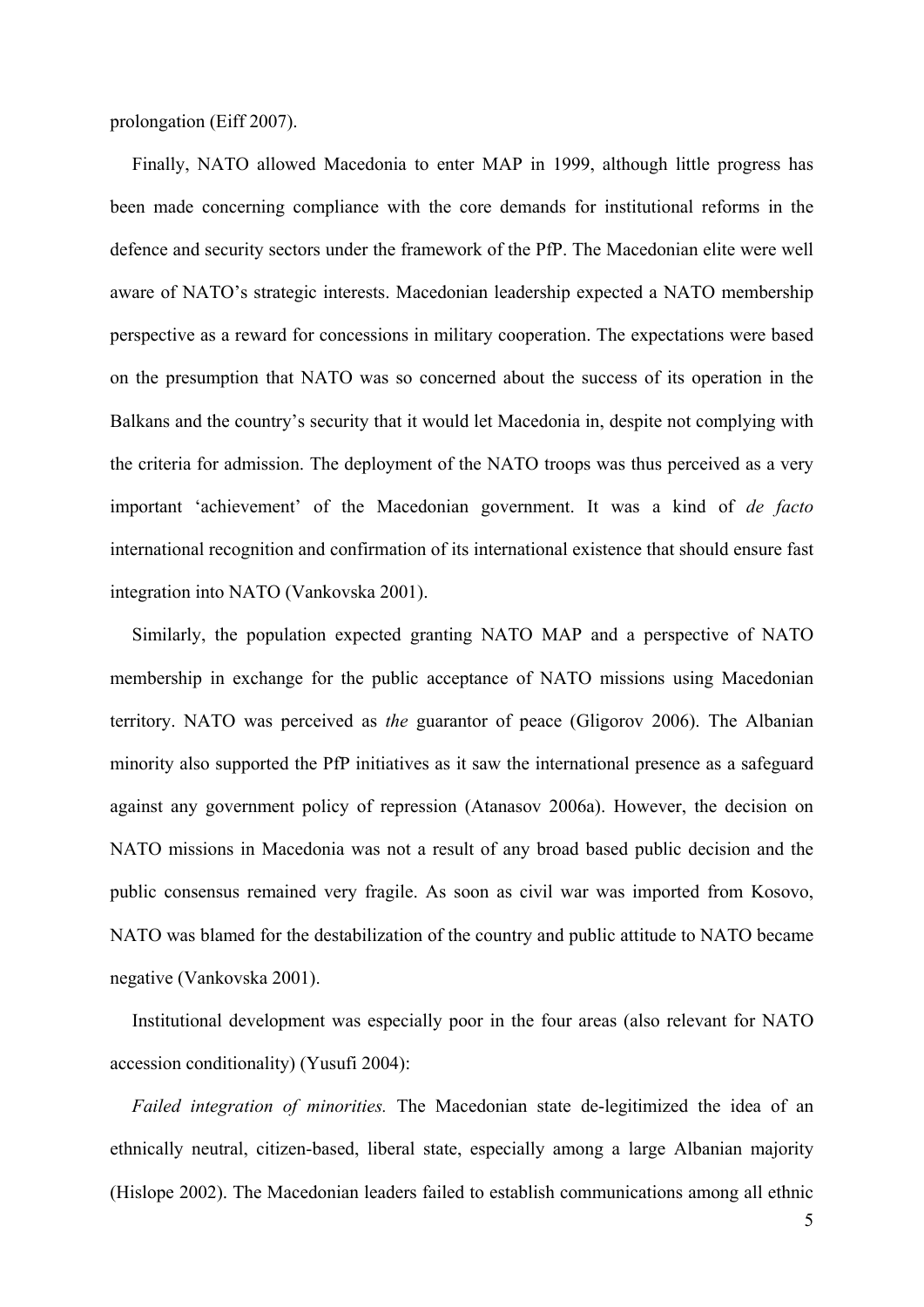groups. The party system was based on ethnic cleavages. The political elite profited from the existence of ethnic divide, and were not interested in its elimination. Furthermore, ethnic cleavages were combined with informal practices of patronage.

*Failed civil and democratic control.* Due to institutional gaps und the lack of clarity in the existing legislation, the formal constitutional and law provisions were often undermined in practice. The civilian control of the military and the national security system was hardly democratic, i.e. exercised by both the executive and the legislative.<sup>2</sup> The civilian control became 'personalised' and was exercised by the president in the first place. Despite a strong constitutional position of the Assembly, arrangements of legislative oversight did not exist (Boonstra 2005).

*Lacking transparency and democratic accountability.* The activities of security and defence authorities were not open to public; civil personnel in the defence and security sectors was highly politicized and accountable to a political party rather than to the public. The lack of transparency allowed for the creation of paramilitary forces controlled by the Minister of the Interior, who was involved in the violation of human rights. The under-regulation and the lack of transparency encouraged speculation and scepticism about state governance and state capacities in the society that suffered from economic recession and finally undermined legitimacy of the political elite. $3$ 

*Corruption and misallocation.* As a consequence of politization and patronage, corruption in the defence and security sectors was wide-spread. The non-transparent conversion of military property became another source of corruption,<sup>4</sup> security and military staffs became involved in organised crime such as smuggling and trafficking of arms, drugs, and people and

 $2\degree$  The main reason for discrepancy between formal institutions and practice were strong contacts between the army and the dominant political force – the VMRO-DPMNE (see Drent et al. 2001)

<sup>&</sup>lt;sup>3</sup> In October 2000, a UNDP Brima-Gallup poll found that 62.2% of the respondents did not trust the parliament, 58.1%, the government, 61%, the attorney general, 59.6%, the courts, 62.3%, the banks, and 51.3% the police. 4

E.g., In April 2001, the media reported that Paunovski, the VMRO-DPMNE defence minister, had funnelled around \$5 million in defence contracts to companies owned by his relatives.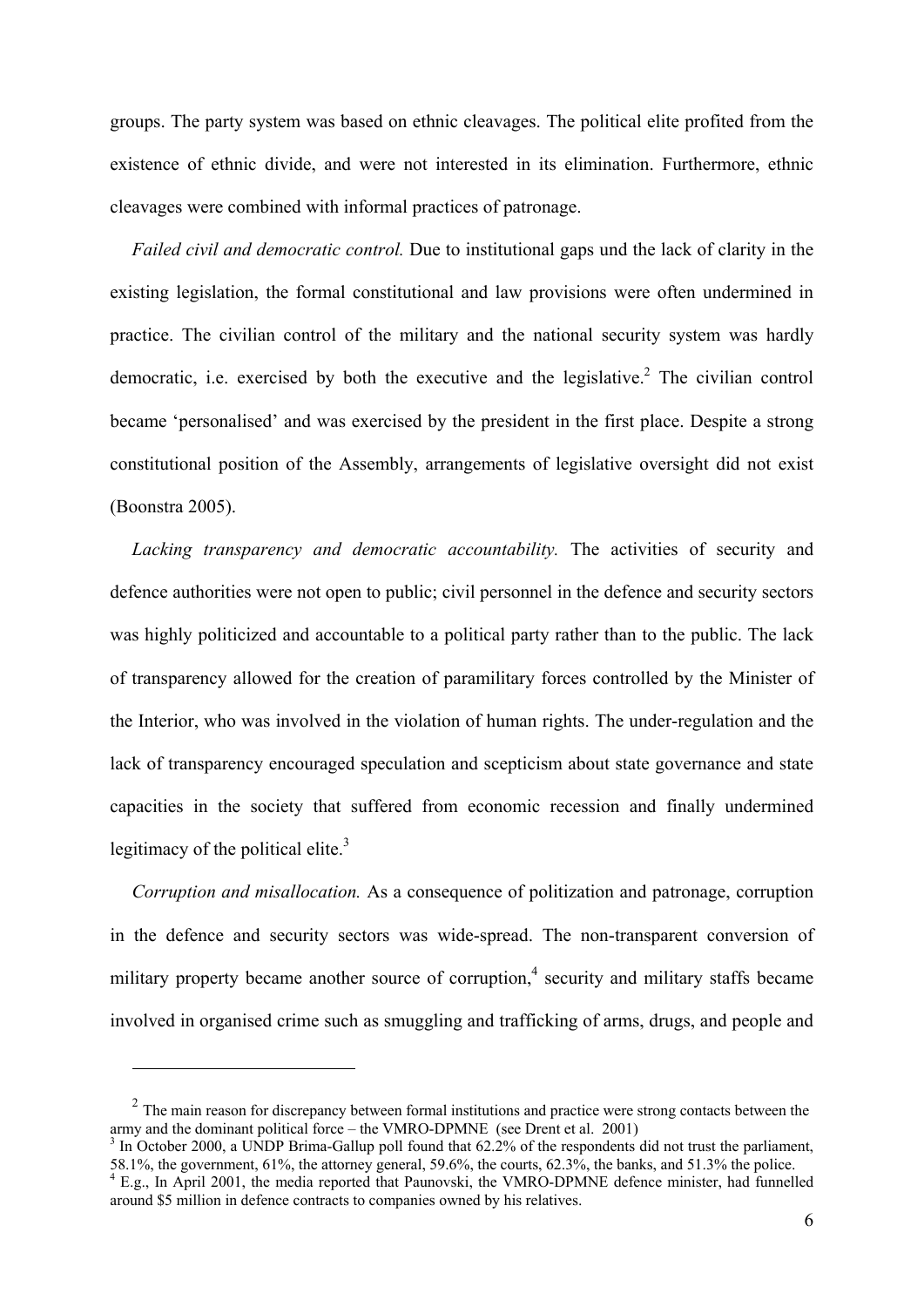was engaged in widespread abuses. Parties used ministerial portfolios for patronage and material benefits and were often regarded as 'sultanistic' (Muhic 2001). Overall, the Macedonian state itself encompassed a thoroughly corrupt set of institutions that has 'stymied democratic development and alienated ordinary citizens' (Hislope 2002). Furthermore, the financial resources were misallocated. Instead of being directed to modernization and professionalization of the army, more than 50% of the defence budget was spent for personnel costs.

All in all, before 2001, NATO only had a strategic interest in establishing Macedonia as a hub for its operations in the Balkan and did not care much about the stalemate concerning institutional reforms as long as ethnic tensions were under control. Peaceful coexistence between ethnic Macedonians and Albania was based on power-sharing, which did not solve the underlying inter-ethnic tensions and was therefore fragile (Clément 1997). Since NATO air strikes in Kosovo 1999, Macedonia appeared to be in an extremely vulnerable frontline position, facing a huge influx of refugees and teetering on the brink of economic collapse (ICG 1999). Finally, the spark of interethnic tensions was transmitted from Kosovo to Macedonia and the peace was broken.

Both, the fact that the Kosovo crisis spilled over to Macedonia and that the still poor institutional quality became evident finally triggered a switch in NATO's strategy towards Macedonia. Four elements of the NATO response to the crisis became central for 'turning Macedonia around':

First, as a necessary short-term response, NATO intensified its military presence and launched short-term peacekeeping operations in Macedonia ('Essential Harvest', 'Amber Fox', and 'Allied Harmony').

Second, jointly with the EU and the UN, NATO pressed the main ethnic Albanian and Macedonian parties to sign the Ohrid Framework Agreement (Ohrid Agreement 2001). This agreement introduced constitutional changes and made far-reaching institutional reforms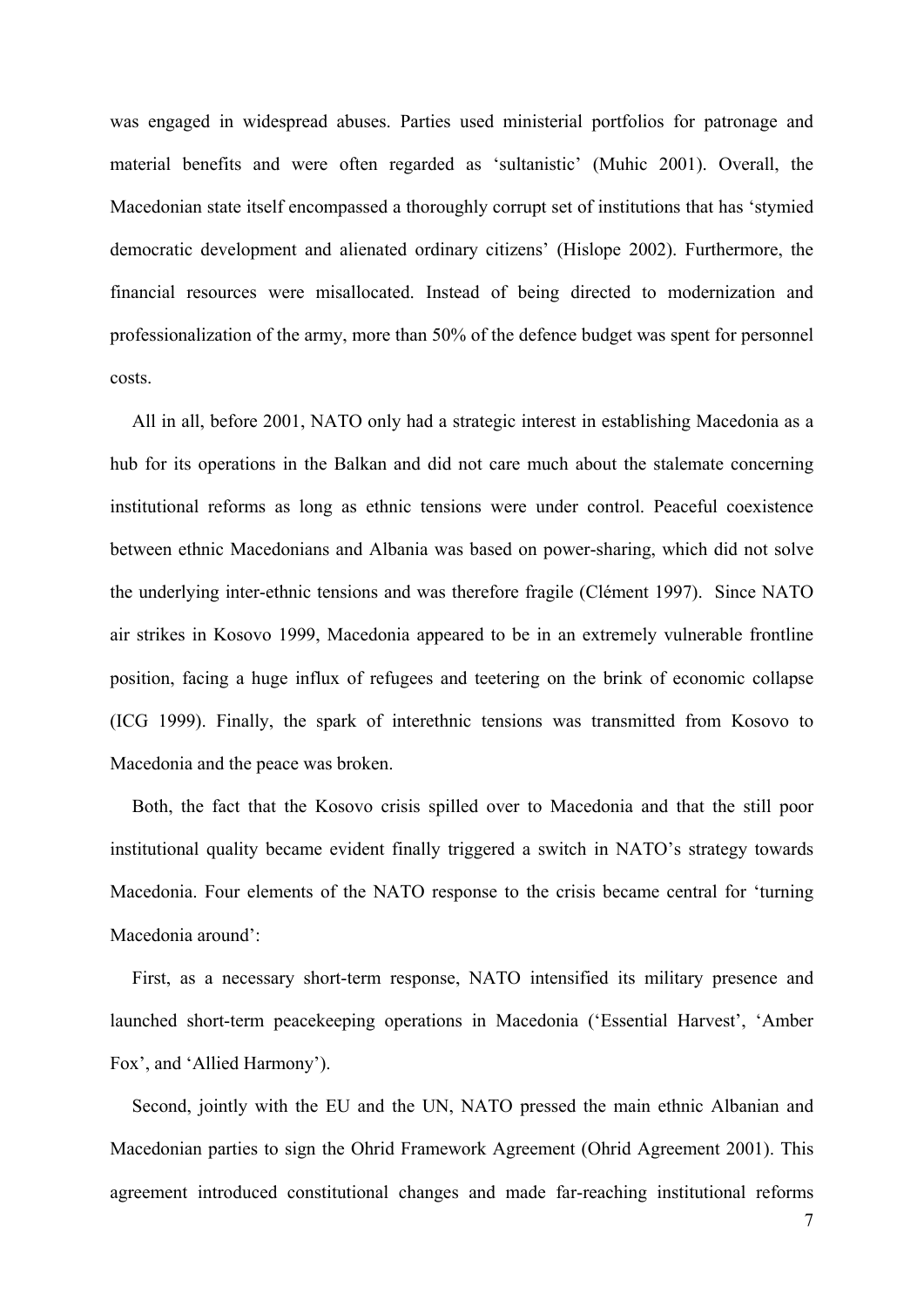possible. According to this agreement, the Macedonian and Albanian leadership agreed to keep peace under five principles: to reject the usage of violence for political purposes; to secure Macedonia's sovereignty and the unitary character; to ensure a multi-ethnic character of the Macedonian society; to guarantee a constitution that meets the basic needs of all citizens in accordance with international standards; and to develop local self-government that encourages the participation of the citizens in democratic life and promotes respect for the identity of communities. In such a way, the agreement marked out the road for further development of the Macedonian multi-ethnic democratic system by confirming the unitary character of the country.

Third, NATO integrated the provisions of the Ohrid Framework Agreement into the MAP process for membership. The reference to the Ohrid demands can be found in official documents relevant for NATO accession, e.g., in the Annual National Programmes for Macedonia. Thus, there is clear evidence that the Ohrid Framework Agreement was de-facto included in NATO accession conditionality. In 2005, e.g., the NATO Parliamentary Assembly stated that '…Reform of the armed forces is not the only criteria for obtaining NATO membership. Other more political factors are important as well. In particular, the FYR of Macedonia must focus on promotion of judicial reform and fully implement the 2001 Ohrid Agreement. The FYR of Macedonia needs to show that it possesses both stable institutions and a sound legal system' (NATO Parliamentary Assembly  $2005$ ).<sup>5</sup>

Fourth, to make its demands on institutional reforms more credible, NATO applied the tool of punishment. Macedonia was not among the seven countries that were invited to NATO's membership at the Prague Summit in 2002. There might be a few alternative explanations for this. The official reason given was that Macedonia failed to be invited to join NATO due to a

<sup>&</sup>lt;sup>5</sup> In the same vein, UK Parliament's Committee on Foreign Affairs concludes that "...Macedonia's membership in NATO is desirable but that rigorous standards for entry must apply; Skopje must fulfil all the terms of the Ohrid Framework Agreement" (UK Parliament 2005).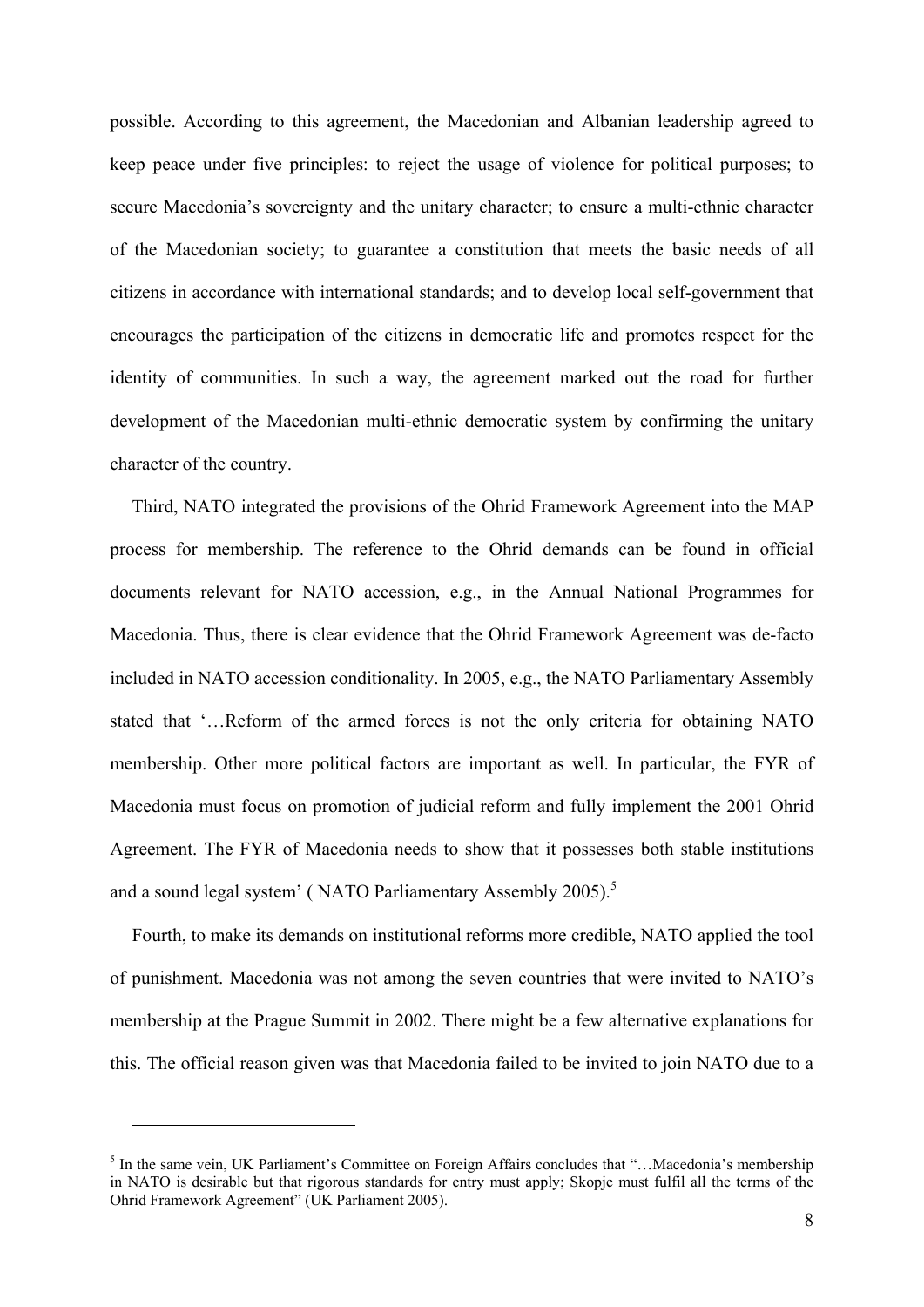name dispute with Greece (ICG 2002). While this is certainly true, NATO partners might have put up more pressure on Greece to agree or to negotiate a compromise on this formal issue.

Another argument would be that the inter-ethnic conflict might have increased the costs of Macedonia's accession and thus overweight the strategic benefits resulting from having Macedonia as a NATO member. In the same vein, Macedonia might have been left out because of the poor institutional quality that caused the inter-ethnic conflict in 2001. The assessment of 'the readiness for NATO membership' claimed that Macedonia fell below the threshold of accession in both political and economic criteria and thus was not adequately prepared for NATO membership (Drent et al. 2001). If this is true, it is clear evidence for the switch in NATO's strategy towards stronger emphasis on institutional reforms which did not came 'by design' but due to the circumstances in 2001 that reveal the negative effects of poor institutions. However, if this argument should be taken seriously, it is difficult to understand why, e.g., Albania could enter NATO in  $2009$ .<sup>6</sup>

Undeniably, the role of NATO in the Ohrid agreement was central.<sup>7</sup> Macedonia's 'oasis of peace' (compared to neighbouring countries) would have been impossible to keep without the 'protectorate' of NATO that prevented the inter-ethnic conflict from spreading (Atanasov 2006b; Chivvis 2008). NATO's peacekeeping operations and the Ohrid framework Agreement were primarily implemented in order to stop the armed conflicts and establish a stable security environment. However, the effects of these short-term engagements on institutional quality would be minimal or maybe even controversial without NATO accession process as a long-term mechanism of cooperation. While MAP conditionality until 2001 did

<sup>&</sup>lt;sup>6</sup> Although NATO declared that Albania meets alliance standards with regard to democracy and the reform of its military, the Freedom House still ranks Albania as 'partly free' and reported about extended corruption. 7

<sup>&</sup>lt;sup>7</sup> This argument does not deny the role of the EU in this process. Indeed, Ohrid was the precondition for the EU to engage in a Stabilisation and Association Agreement (SAA). However, as argued by Gibler and Sewell (2006), any broad based and sustainable institutional development is hardly achievable in an environment of conflict or war. In this respect, NATO was the international organization which could actually deliver.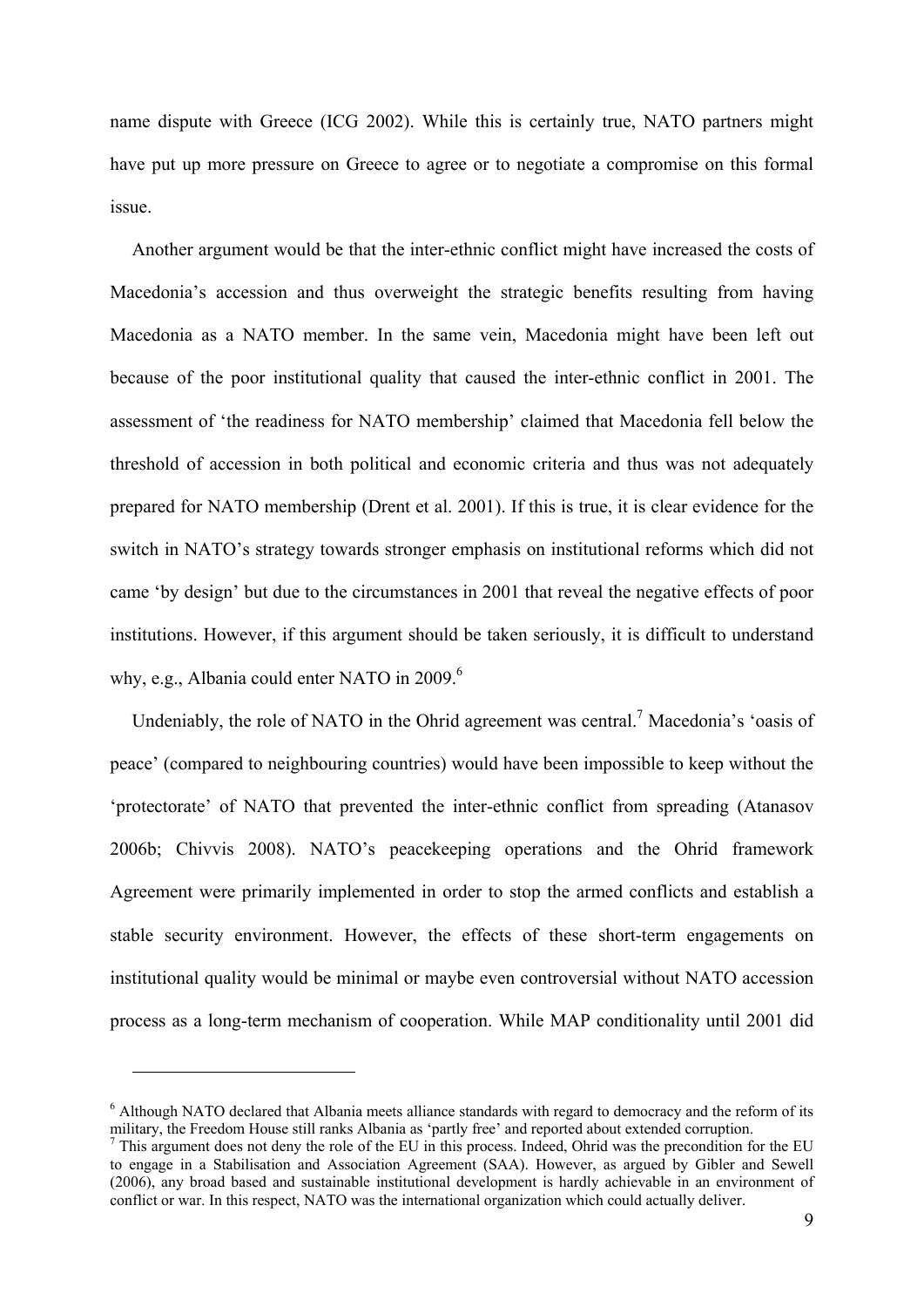only pay 'lip service' to demands for institutional development as a precondition for NATO membership, NATO seems to have learned about its own leverage on institutional development in Macedonia when playing the 'accession card'.

#### *3 Is NATO choosing the good guys – an event study on strategy vs. reform*

In order to assess the determinants of entry into NATO MAP for transition countries in general, we conduct a quantitative analysis on the basis of a panel data set of 25 transition economies observed from 1992 to 2008. For each country, we collected the data that represent the degree of fulfilment of the requirement demanded by NATO and the strategic importance of these countries for the EU and the USA. Most of our variables are time varying. As a model framework, we use a version of a Cox proportional hazard duration model. In our context, the event to be analyzed is the 'success' in entering NATO MAP. Expressed in a different way, we model the duration until a MAP is granted<sup>8</sup>. The interpretation of the hazard rate  $h(t)$  is then the probability that a MAP is granted in year *t* conditional upon this has not been the case in the years before.

In our case the standard Cox model has to be modified for tied events, i.e. if the assumption of only one event per time does not hold. $9$  This is true in our case, as we assume 1997 as the year when Poland, Czech Republic and Hungary start a formalised accession process. Nine MAPs were signed in 1999 for Estonia, Latvia, Lithuania, Slovak Republic,

<sup>&</sup>lt;sup>8</sup> For Czech Republic, Hungary and Poland no NATO MAP was set up. In order to deal with this fact in our empirical analysis, we assume the beginning of a formalised accession process with NATO's official invitation to join the organisation. This was made in the Madrid Declaration in 1997.

<sup>&</sup>lt;sup>9</sup> In general, we carry out our analysis using the Stata software package. We use the Efron approximation method to account for tied events. According to Box-Steffensmeier and Jones (2004) the Efron approximation is more exact in case of many tied events than the Stata standard option of Breslow approximation. We also test the proportionality assumption using the Grambsch and Therneau (1994) test statistic and find no evidence that this assumption is violated in our analysis.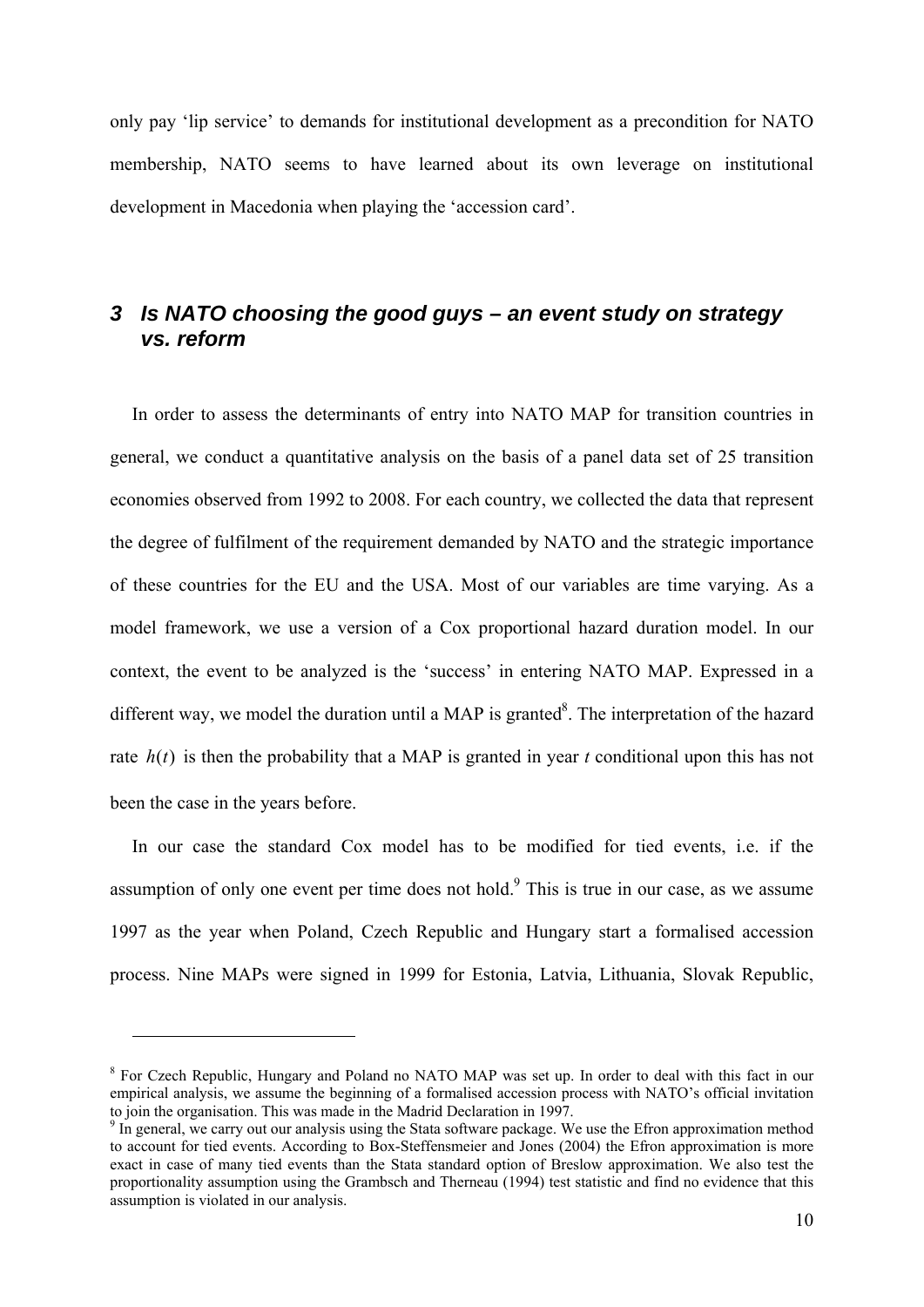Slovenia, Albania and Macedonia. Later, enlargement proceeded in single steps. The MAP was granted to Croatia in 2002 and, more recently and not yet covered by the data, to Montenegro in late  $2009$ <sup>10</sup>

We group the explanatory variables into strategic factors which capture international relations and institutional factors which matter for MAP conditionality (Table I). As *international relations* we consider proximity to NATO countries, basically the EU and the US as the two main power groups within the NATO. We took the voting history in the UN General Assembly as an indication of closeness to either the US or Russia (*unvotes\_us*, *unvotes\_rus*). In the case of the EU, we considered both political integration (*eu\_agreement*) and trade relations (*eu\_trade*). In addition, neighbourhood effects are accounted for by a timevarying neighbourhood dummy accounting for previous NATO enlargements (*nbr*) and a time-invariant dummy for belonging to the Western community, i.e. being a potential NATO member (*west\_christ*). We assume that these variables capture the strategic interest in enlargement on both sides.

#### [Table I about here]

As an alternative explanation we include variables from *MAP conditionality*, which, to some extent, are also formulated in pre-accession cooperation. Of course, there are strong limitations to the quantification of conditionality in this case. We assumed that military expenditure *(mil exp*) is a good proxy for fulfilling demands on military issues while democratic and economic reforms proxy for demands on institutional reforms. With respect to economic reforms, we formed two aggregates of indicators published by the European Bank for Reconstruction and Development (EBRD) which consider liberalization and restructuring respectively. Additionally, we provide information on the performance of single EBRD

<sup>&</sup>lt;sup>10</sup> Unfortunately, data for 2010, the first year of Montenegro's full membership in MAP, is not available but would be needed in order to cover this last event in MAP accession appropriately. This is why we restrict our analysis the period 1992 to 2008.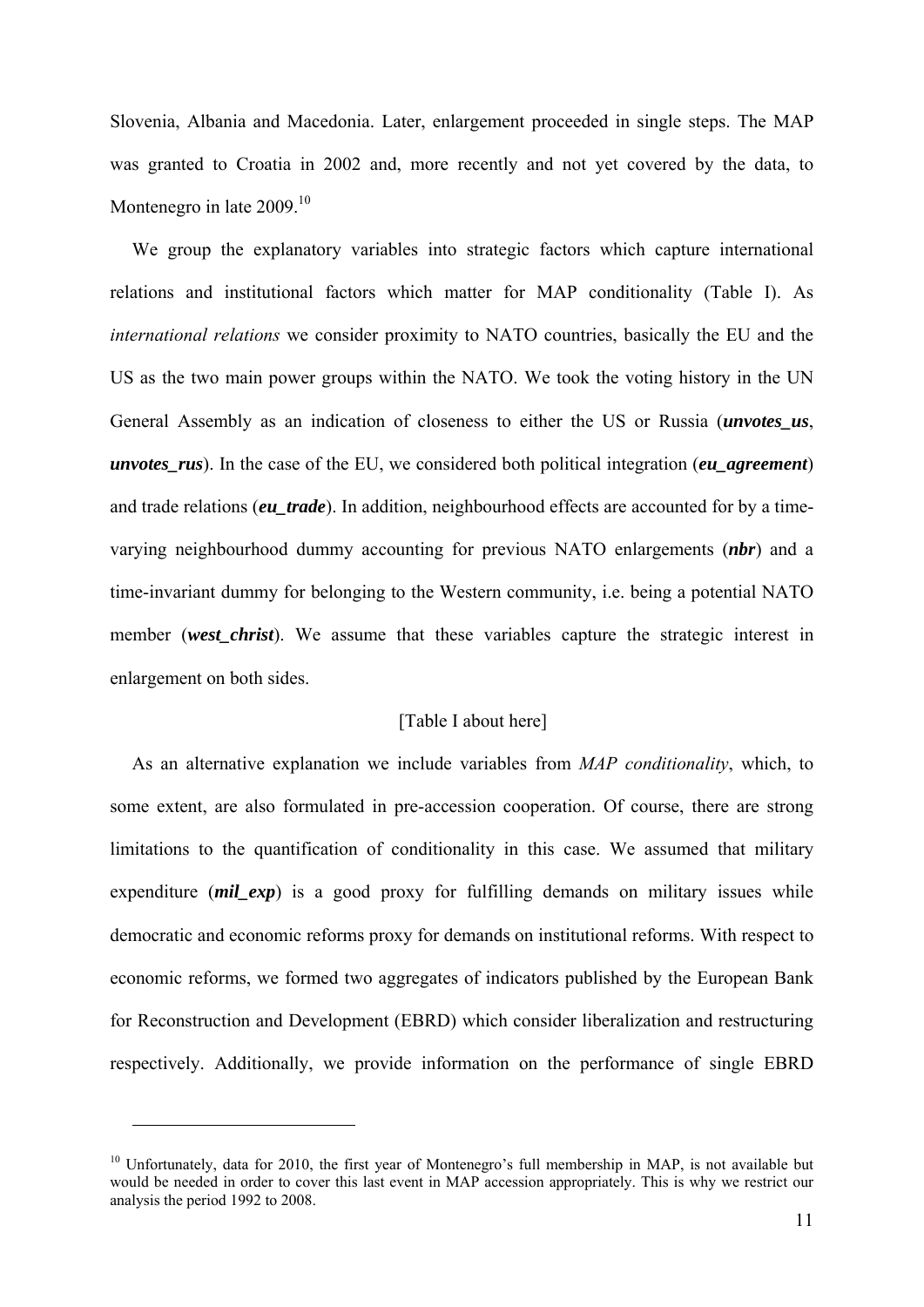indicators. While *ec\_lib* is an aggregation of the indicators for price and trade liberalization, *ec\_res* rather accounts for NATO conditionality by aggregating price liberalization and large scale privatization which is at the heart of reform of the defence industry. With respect to democratic reforms, we use *freedom\_h*, an aggregate of the Freedom House indicators on political rights and civil liberties. If NATO did not pick winners, i.e. countries which fulfilled the accession criteria even before entry in the the accession process, these indicators should remain insignificant.

Table II presents the results on the impact of international relations. The baseline model explains entry into MAP by voting with the US, integration into the EU, and NATO enlargement in the neighbourhood (column 1). The hazard ratios are given as percentage changes based on point estimates for the coefficients.11 The percentage change in the 'hazard' of being granted a MAP at any time *t* for a country whose vote matches in the UN General Assembly differ by 1 percent from the rest of the countries and which has the same values for all other independent variables is 27 percent. Note that, except for the dummy variables, we rescaled all variables to a [0,100] interval. Unit changes can then be interpreted as percentage changes. This is not true for a unit change in a dummy variable as the variable *nbr*: The percentage change in the hazard of being granted a MAP at any time *t* for a country whose neighbour is granted a MAP or becomes a NATO member (unit change in *nbr*) and which has the same values for all other independent variables is 352 percent, i.e. it is 2.5 times higher than otherwise.

#### [Table II about here]

As can be concluded from Table II, other variables measuring international relations do not

<u>.</u>

<sup>&</sup>lt;sup>11</sup> Positive coefficients imply increasing the hazard rates. Hence, positive coefficients imply shorter survival times - which in our setup means earlier offer of a NATO MAP. The estimated vector of coefficients  $\beta$  of the time varying covariates can be interpreted as the change in the log-hazard ratio for observations having a unit change in the value of the covariate at time *t* compared to the value of the covariate for the remaining observations in the risk set at time *t*. However, in our regression results we also show the percentage changes in the hazard ratios for a more accessible interpretation.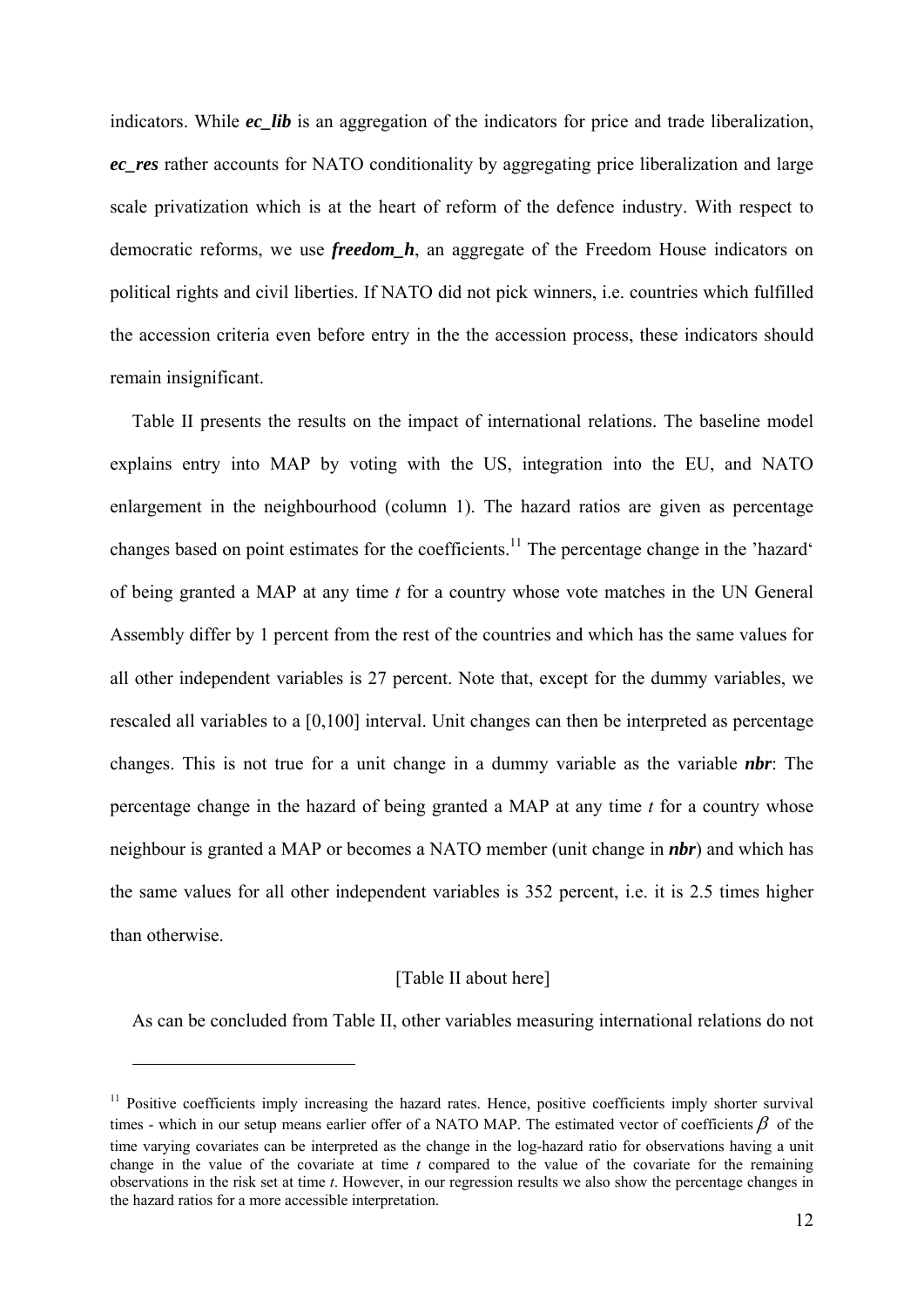add additional explanatory power to the regression. Obviously, it is less important to vote against Russia than to vote with the US as revealed by the insignificance of the coefficient of *unvotes rus.* At the same time, *eu\_trade* is rather a substitute for the *eu\_agreement* variable and *west\_christ* remains insignificant.

Consequently, we proceed by using the baseline model as our starting point adding variables which account for a potential impact of institutional conditionality for entry into MAP. As can be seen in Table III, the results are rather mixed. Political freedom and military expenditure do not provide explanations for NATO accession. This is in line with the assumption that NATO does not require any convergence before a country is invited to enter the accession process. More specifically, it points at the exogeneity of the entry decision with respect to political institutional reforms.

#### [Table III about here]

The results for economic reforms are somewhat different. Both *ec\_lib* and *ec\_res* are significant independent of whether they are used as complements or substitutes for the *eu\_agreement* variable. This would be consistent with the assumption that economic reforms path the way into both EU and NATO. Appendix Table AI provides a more detailed picture by considering the single EBRD indicators. Five out of nine indicators reveal positive coefficients. However, only two indicators – price liberalization and large-scale privatization – provide explanations which go along with still significant coefficients for eu\_agreement. Taken together with the results from Table III, it might be possible that some economic reforms, which allow a restructuring of the defence industry, ease the decision for entry into NATO MAP which has an independent element not accounted for in EU integration.

Overall, however, it seems that entry into NATO MAP is rather independent from foregoing institutional reforms but rather depends on strategic factors, i.e. good relations with NATO member countries and especially with the US. Also, being a NATO neighbour country increases the probability of an early NATO MAP as this allows territorial integrity of the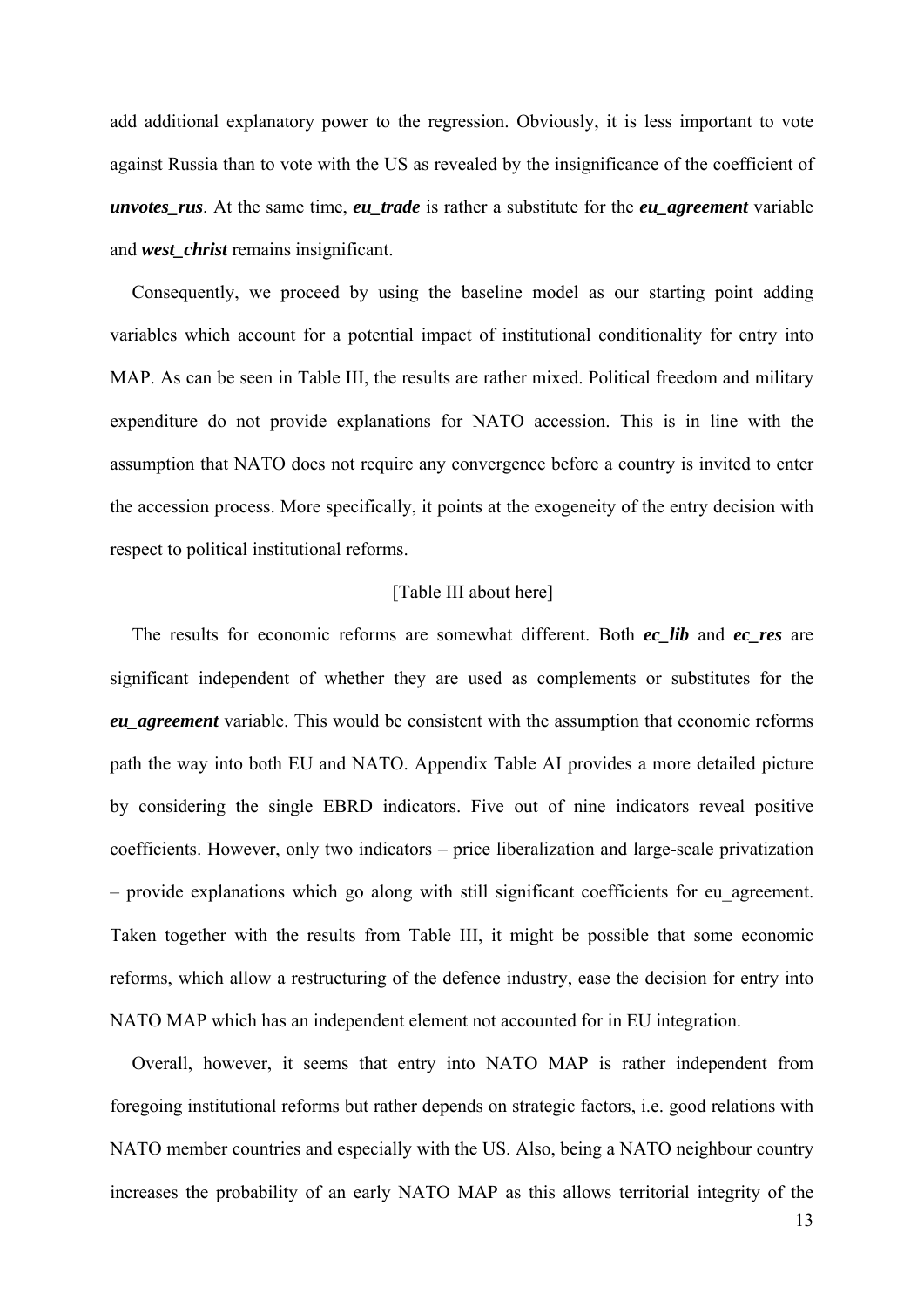NATO area in case of enlargement. This supports the assumption that NATO MAP effects on institutional quality are indeed exogenous. As we have argued above, Macedonia provides a case in point.

#### *4 Conclusions*

All in all, the empirical evidence suggests that NATO did not pick winners in terms of institutional reforms when deciding on entering into accession negotiations. Granting MAP was rather driven by good relations with either the EU or the USA or by neighbouring other accession countries. As an exception, some economic reforms on restructuring of the defence industry, which are not incorporated into the EU accession process, accelerate the decision for entry into NATO MAP. At the same time political freedom and military expenditure do not provide significant explanations for NATO accession. Hence, the impact of NATO MAP on institutional quality in post-socialist countries is rather exogenous and not blurred by the entry into MAP being determined by foregoing reforms.

Macedonia provides a case in point. Before the inter-ethnic tension of 2001, NATO followed its strategic interests to secure cooperation of the Macedonian governments in NATO's operation in the Balkans, It granted Macedonia entry into MAP and overlooked the poor institutional quality in the country, even in NATO-relevant defence and security sectors. The inter-ethnic conflict in 2001 highlighted the importance of institutional quality for a sustainable peace and development. As a reaction, NATO launched short-term peacekeeping operations and assisted in the Ohrid Framework Agreement which focused on re-building institutions. This implied that NATO switched its strategy from security only towards institution building and began to stress demands on institutional reforms in political and economic dimensions of its cooperation with Macedonia.

Hence, NATO clearly has a strong leverage on institutional reforms in potential member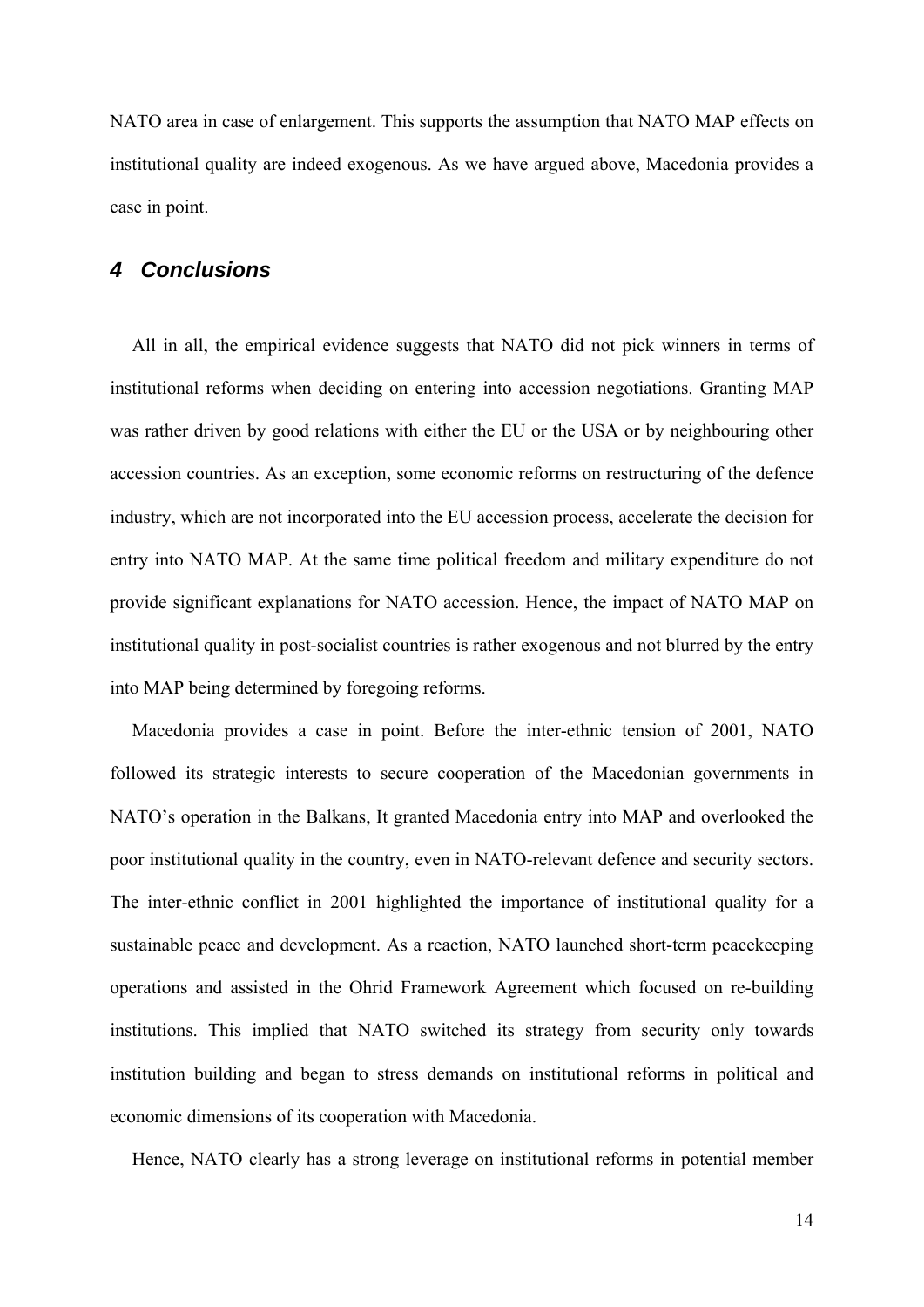countries, a fact that supports the strengthening of its political agenda. This could be provided by a combination of minimum requirements for entry into MAP, say the basics of military compatibility and democratic governance, and a strict application of institutional conditionality for determining the entry into NATO.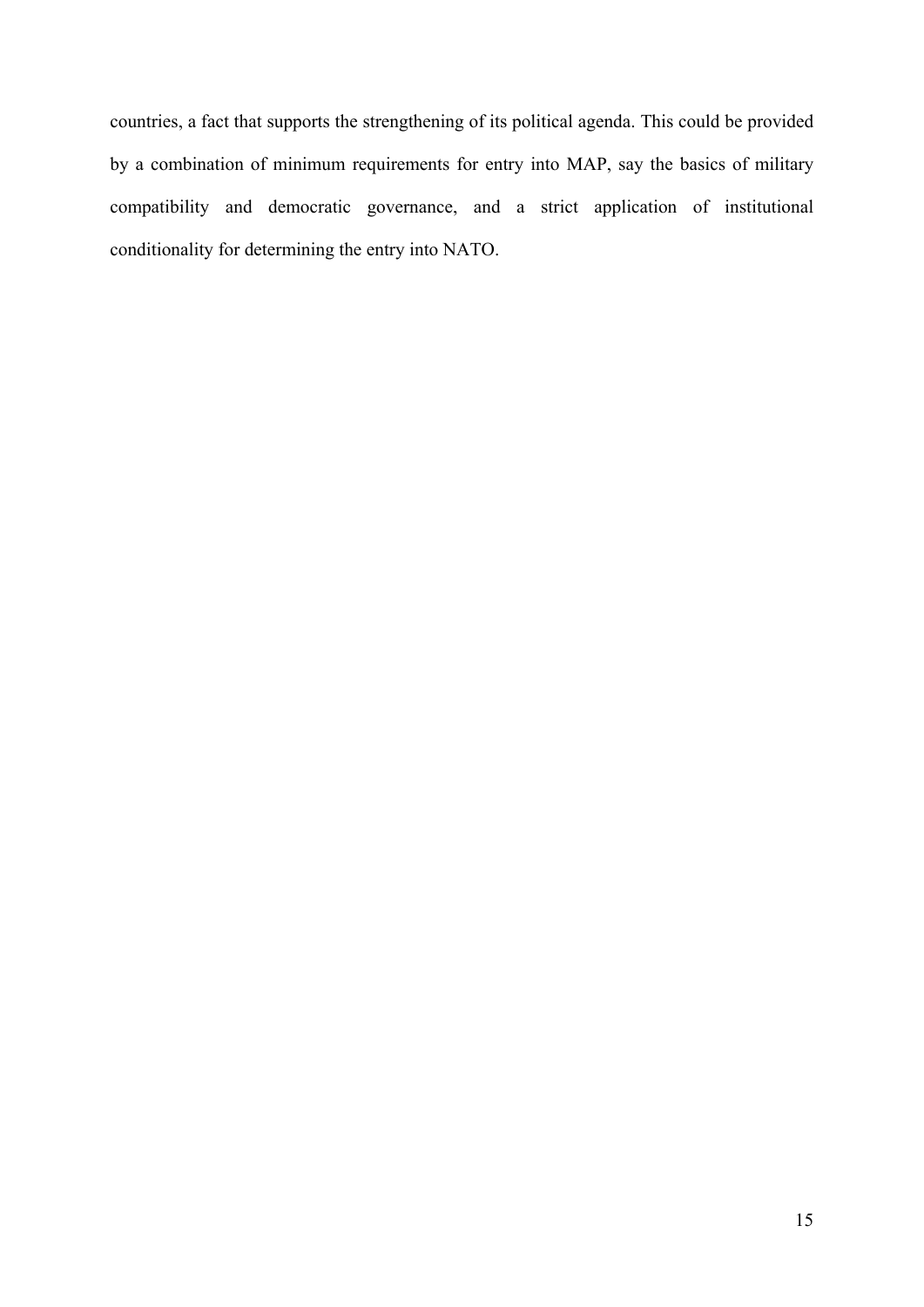#### **References**

- Angelov, Angel (2004) The Policy of NATO Conditionality: The Cases of Bulgaria and Romania*. EuroJournal.org - Journal of Foreign Policy of Moldova* (4).
- ANP (2008-2009) *The Republic оf Macedonia: Annual National Program for NATO Membership 2008-2009*, Skopje.
- Atanasov, Petar (2006a) Macedonia and EU Integration: Common Problems and Common Goals. In: Denisa Kostovicova and Vesna Bojicic-Dzelilovic. *Austrian Presidency of the EU: Regional Approaches to the Balkans.* Vienna: Center for the Study of Global Governance.
- Atanasov, Petar (2006b) The Progress of the "Ohrid process" in Macedonia. In: Jean-Jacque de Dardel; Gustav Gustenau and Plamen Pantev *Post-Conflict Rehabilitation. Lessons from South East Europe and Strategic Consequences for the Euro-Atlantic Community.*Vienna and Sofia: National Defence Academy and Bureau for Security Policy at the Austrian Ministry of Defence in co-operation with PfP Consortium of Defence Academies and Security Studies Institutes**,** 83-91.
- Boonstra, Jos (2005) Macedonia' y 'Serbia and Montenegro. In: David Greenwood The Western Balkans Candidates for NATO Membership and Partnership. *CESS Harmonie Paper No.* 18**:** 61-76.
- Box-Steffensmeier, Janet M. and Jones S. Bradford (2004) *Event history modeling: A guide for social scientists.* Cambridge: University Press.
- Chivvis, Cristopher S. (2008) The making of Macedonia. *Survival* 50(2): 141-162.
- Clément, Sophia (1997) Conflict prevention in the Balkans: case studies of Kosovo and the FYR of Macedonia. *EU-ISS Chaillot Paper* (30).
- Cox, David (1972) Regression models and life tables. *Journal of the Royal Statistical Society*, B, 34: 187 – 220.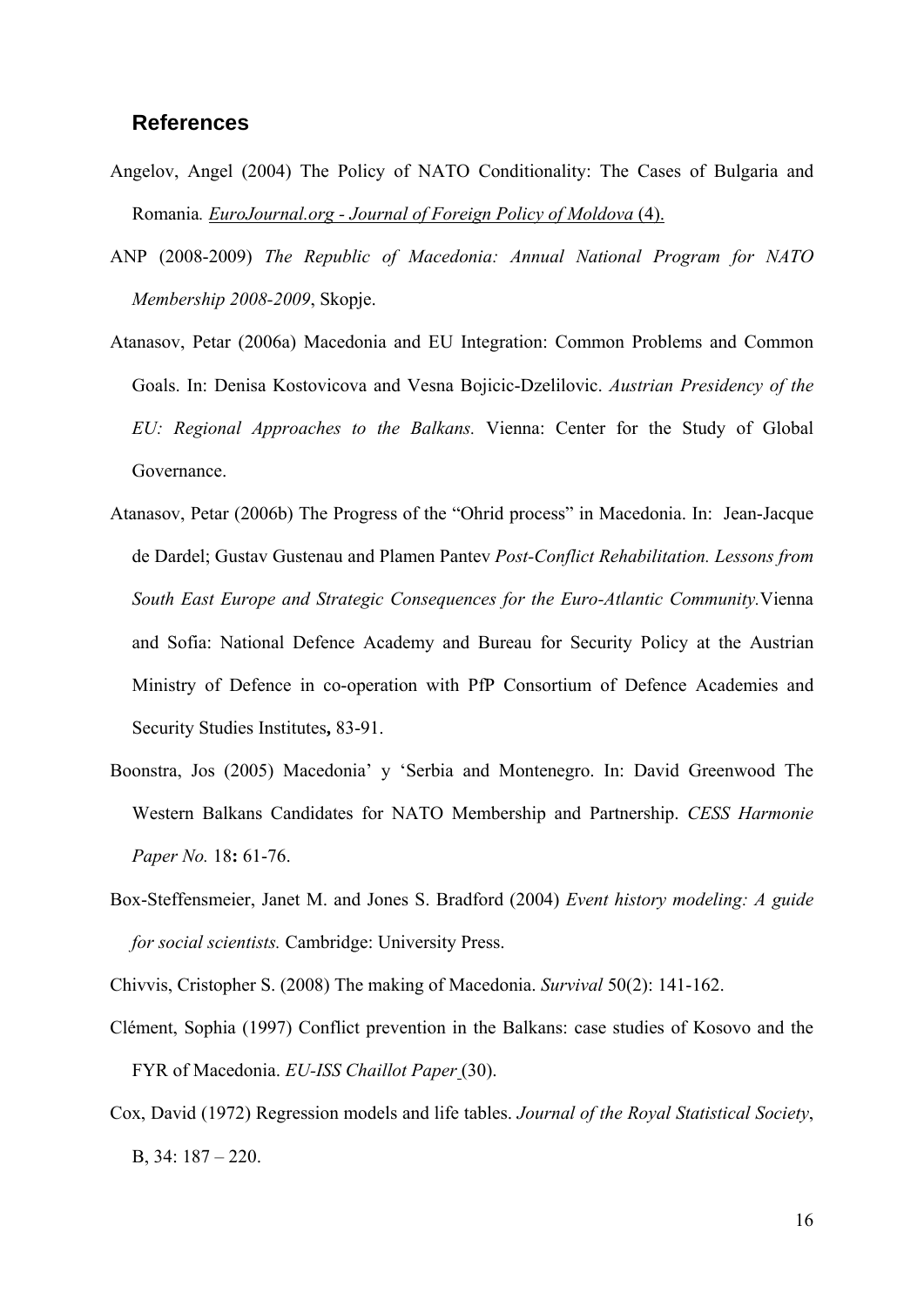- Dimitrov, Nikola (2006) Macedonia and NATO: Evolving Partnership. *CROSSROADS: The Macedonian Foreign Policy Journal* (1): 113-120.
- Drent, Margried; David Greenwood, Sander Huisman and Peter Volten (2001) Organising National Defence for NATO Membership. The Unexamined Dimension of Aspirants' Readiness for Entry. *Harmonie Paper 15*. Groningen, the Netherlands: The Centre for European Security Studies.
- Eiff, Hansjoerg (2007) On NATO and Macedonia A Mission in Skopje 1999-2001. *Crossroads - Macedonian Journal of Foreign Policy* 1(3): 82-90.
- Epstein, Rachel (2005) NATO Enlargement and the Spread of Democracy: Evidence and Expectations, *Security Studies* 14(1): 63-105.
- Gawrich, Andrea; Inna Melnykovska, and Rainer Schweickert (2010) Neighbourhood Europeanisation through ENP – the Case of Ukraine. *Journal of Common Market Studies*, 48 (5): 1209-1235.
- Gibler, Douglas M. and Jamil A. Sewell (2006) External Threat and Democracy: The Role of NATO Revisited. *Journal of Peace Research* 43(4): 413-431.
- Gligorov, Kiro (2006) 15 Years of Independent Republic of Macedonia Reflections and Prospects*. CROSSROADS The Macedonian Foreign Policy Journal* 1: 7-10.
- Grambsch, Patricia M. and Terry M. Therneau (1994) Proportional hazards tests and diagnostics based on weighted residuals*. Biometrika* 81: 515-526.
- Hislope, Robert (2002) Organized crime in a disorganized state How corruption contributed to Macedonia's mini-war. *Problems of Post-Communism* 49(3): 33-41.

Holbrooke, Richard (1995) America, A European Power. *Foreign Affairs* 74(2): 38-51.

- ICG (1999) Macedonia:Towards Destabilisation? The Kosovo crisis takes its toll on Macedonia. *ICG (International Crisis Group) Report* 67.
- ICG (2002) Moving Macedonia towards self-sufficiency: A New Approach for NATO and the EU. *Balkans Report No. 135*. Skopje/Brussels: International Crisis Group.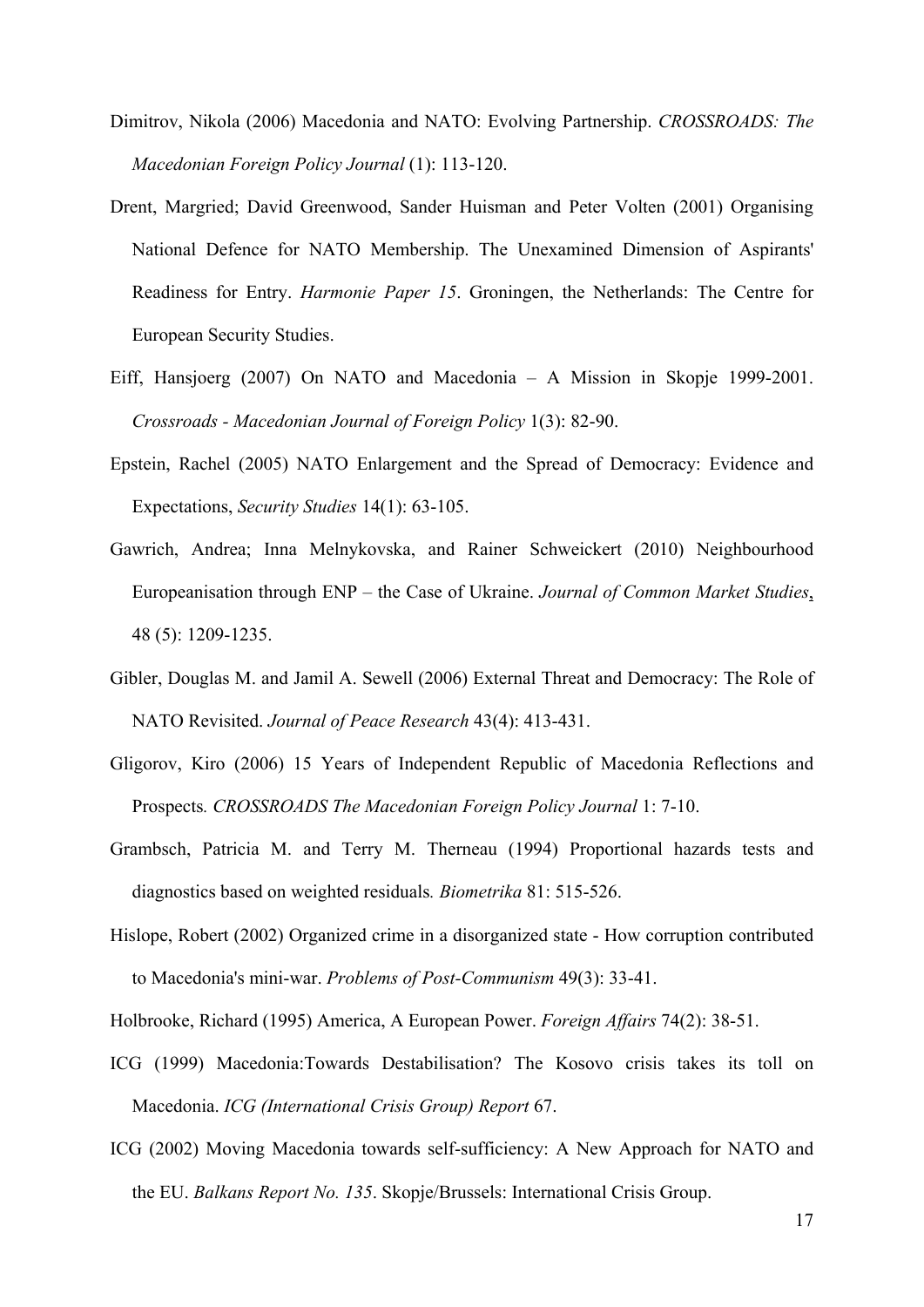- Jureković, Predrag; Martin Malek; Erich Reiter and Wilhelm Sandrisser (1999) *The Effects of NATO and EU-Enlargement.* Informationen zur Sicherheitspolitik. Landesverteidigungsakademie (LVAk) und Büro für Sicherheitspolitik.
- Melnykovska, Inna and Rainer Schweickert (2011) NATO as an External Driver of Institutional Change in Post Communist Countries. *Defence and Peace Economics*, 22 (3), 279 - 297.
- Melnykovska, Inna and Rainer Schweickert (2009) Europäisierungsmotor die NATO und die Ukraine. *Osteuropa* 59(9): 49 - 64.
- Muhic, Ferid (2001) Comment: The Devil of Perversity. *Balkan Crisis Report 246*, Institute for War and Peace Reporting.
- NATO (1998) *Luxemburg Declaration*; available at: http://www.nato.int/docu/comm/1998/9805-lux/
- NATO Parliamentary Assembly (2005) *Visit to the FYR OF Macedonia and to Kosovo by the Sub-Committee on Future Security and Defence Capabilities*, 18-22 April 2005; available at: http://www.nato-pa.int/default.asp?SHORTCUT=698
- Ohrid Agreement (2001); available at: http://www.coe.int/t/e/legal\_affairs/legal\_cooperation/police\_and\_internal\_security/OHRID%20Agreement%2013august2001.asp
- Reiter, Dan (2001) Why NATO Enlargement Does Not Spread Democracy*. International Security* 25(4): 41-67.
- Rupnik, Jacques (2000) Eastern Europe: The international context. *Journal of Democracy* 11(2): 115-129.
- Schweickert, Rainer; Inna Melnykovska; Ansgar Belke; Ingo Bordon (2011) Prospective NATO or EU Membership and Institutional Change in Transition Countries. *Economics of Transition* (http://onlinelibrary.wiley.com/doi/10.1111/j.1468-0351.2011.00415.x/pdf).
- UK Parliament (2005) Council Joint Action appointing the European Union Special Representative in the former Yugoslav Republic of Macedonia, Committee on European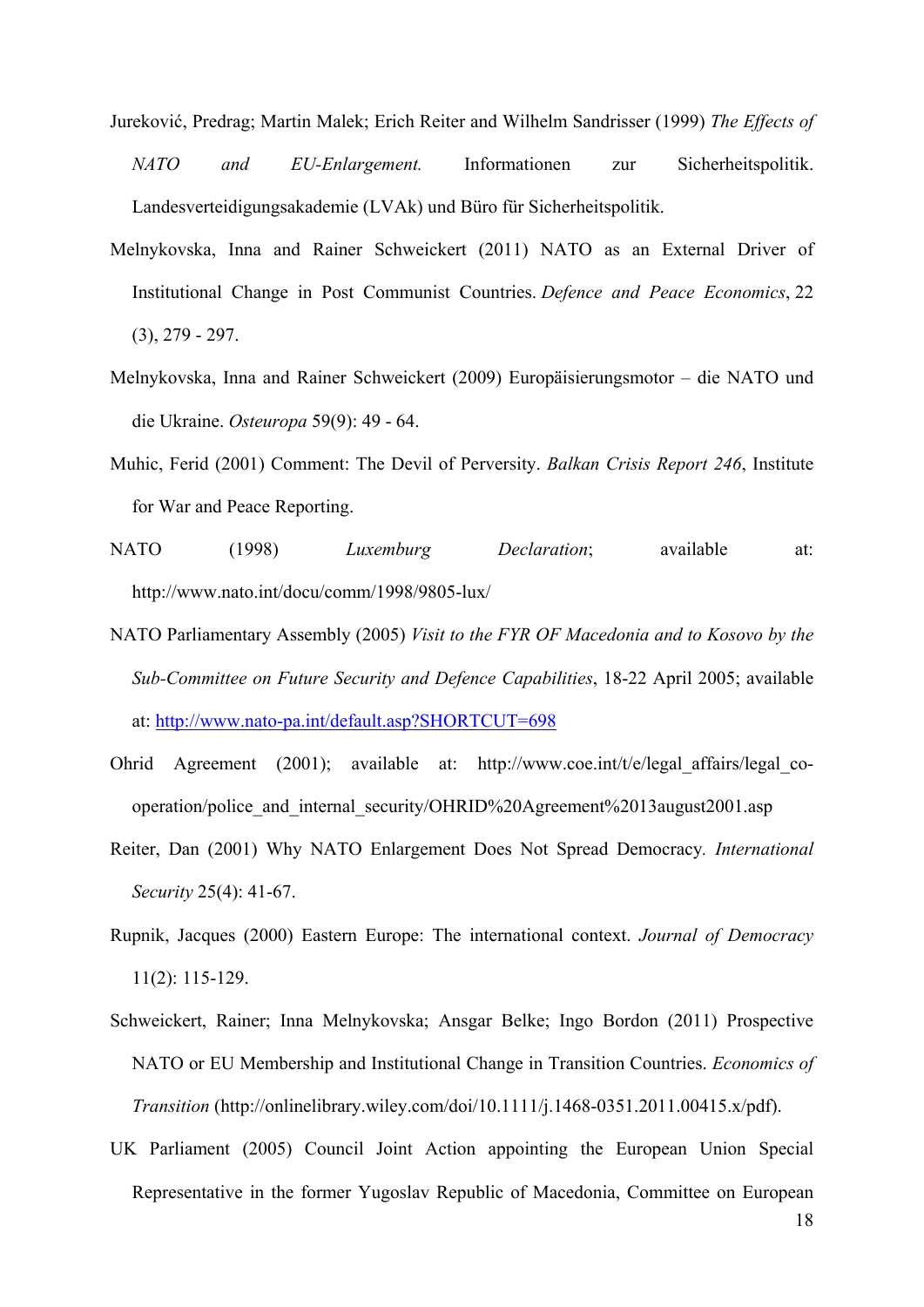Scrutiny Fifth Report; available at: http://www.publications.parliament.uk/pa/ cm200506/cmselect/cmeuleg/34-v/3444.htm

- Vachudova, Milada A. (2005) *Europe Undivided. Democracy, Leverage, and Integration Since 1989.* Oxford: Oxford University Press.
- Vankovska, Bilijana (2001) Civil-Military Relations in Macedonia. In: Plamen Pantev: *Civil-Military Relations in South-East Europe A Survey of the National Perspectives and of the Adaptation Process to the Partnership for Peace Standards.* Vienna: Institut für Internationale Friedenssicherung, Vienna Institute for Security and International Studies, Sofia in Co-operation with the PfP-Consortium. National Defence Academy Vienna.
- Waterman, Harvey; Dessie Zagorcheva, and Dan Reiter. (2001) NATO and Democracy. *International Security* 26(3): 221-235.
- Yusufi, Islam (2000) Partnership for peace and the republic of Macedonia. *NATO Fellowship Report.* Rome: NATO Defence College.
- Yusufi, Islam (2004) Security Governance. Security Sector Reform in Southeast Europe. *International Policy Fellowship Policy Paper.* Budapest: Center for Policy Studies.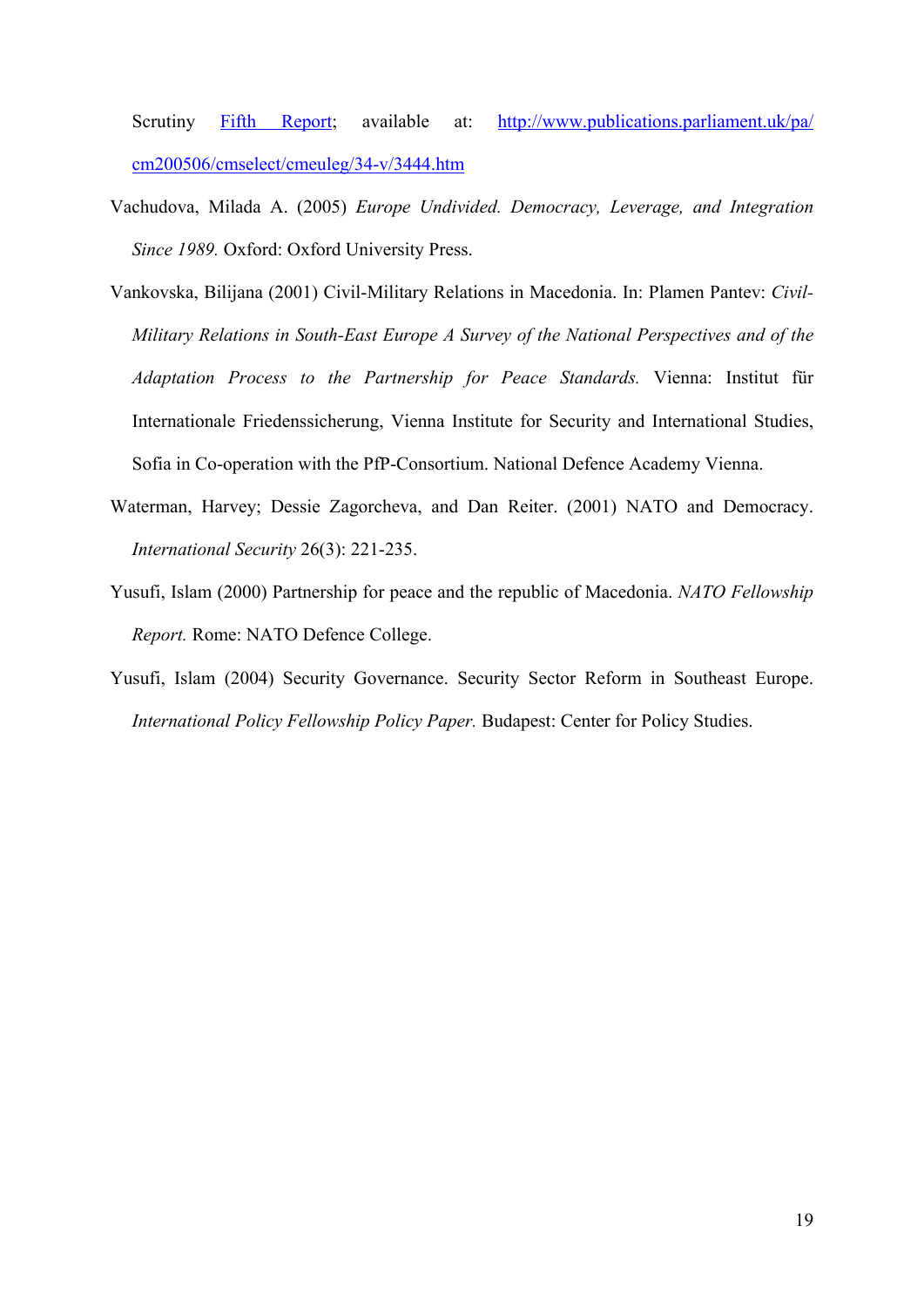# **Tables**

# Table I. Overview of Variable Specifications and Data Sources

|                                | <b>Description</b>                                                                                                                          | <b>Source</b>                                                                                        |
|--------------------------------|---------------------------------------------------------------------------------------------------------------------------------------------|------------------------------------------------------------------------------------------------------|
| <b>International Relations</b> |                                                                                                                                             |                                                                                                      |
| unvotes_us                     | share of country's vote matches with US in UN<br>General Assembly                                                                           | Erik Voeten and Adis Merdzanovic, "United Nations<br>General Assembly Voting Data", own calculations |
| unvotes rus                    | share of country's vote matches with Russia in UN                                                                                           | see above                                                                                            |
| eu_agreement                   | Categorial variable indicating the level of cooperation<br>with EU. $0 = no$ cooperation; $100 =$ membership                                | EU Agreement Database, own calculations                                                              |
| eu_trade                       | exports plus imports to/from EU15, as share of GDP                                                                                          | IMF Directions of Trade CD-ROM, own calculations                                                     |
| nbr                            | Dummy variable equals 1 for all years following setting NATO website, own calculations<br>up a NATO MAP or NATO membership in a             |                                                                                                      |
|                                | neighbouring country                                                                                                                        |                                                                                                      |
| west christ                    | Dominance of protestant or catholic Christianity (=1,<br>otherwise 0).                                                                      | CIA World Factbook online, own calculations                                                          |
| <b>MAP conditionality</b>      |                                                                                                                                             |                                                                                                      |
| freedom h                      | Average of Political Rights and Civil Liberties indicators Freedomhouse website, own calculations<br>published by Freedom House. 100 = best |                                                                                                      |
| mil_exp                        | military expenditure, share of GDP                                                                                                          | WDI / Stockholm International Peace Research Institute                                               |
| ec lib                         | Average of ec_price_lib and ec_trade_forex (see<br>below)                                                                                   | EBRD website, own calculations                                                                       |
| ec_res                         | Average of ec_price_lib and ec_ls_priv (see below)                                                                                          | EBRD website, own calculations                                                                       |
| ec_gov_entp_restruc            | Enterprise restructuring                                                                                                                    | EBRD single transition indicator, EBRD website                                                       |
| ec_ls_priv                     | Large scale privatisation                                                                                                                   | EBRD single transition indicator, EBRD website                                                       |
| ec_sc_priv                     | Small scale privatization                                                                                                                   | EBRD single transition indicator, EBRD website                                                       |
| ec_price_lib                   | Price liberalisation                                                                                                                        | EBRD single transition indicator, EBRD website                                                       |
| ec trade forex                 | Trade & Forex system                                                                                                                        | EBRD single transition indicator, EBRD website                                                       |
| ec_compet_pol                  | <b>Competition Policy</b>                                                                                                                   | EBRD single transition indicator, EBRD website                                                       |
| ec bank reform                 | Banking reform & interest rate liberalisation                                                                                               | EBRD single transition indicator, EBRD website                                                       |
| ec sec markets                 | Securities markets & non-bank financial institutions                                                                                        | EBRD single transition indicator, EBRD website                                                       |
| ec infrastr                    | Overall infrastructure reform                                                                                                               | EBRD single transition indicator, EBRD website                                                       |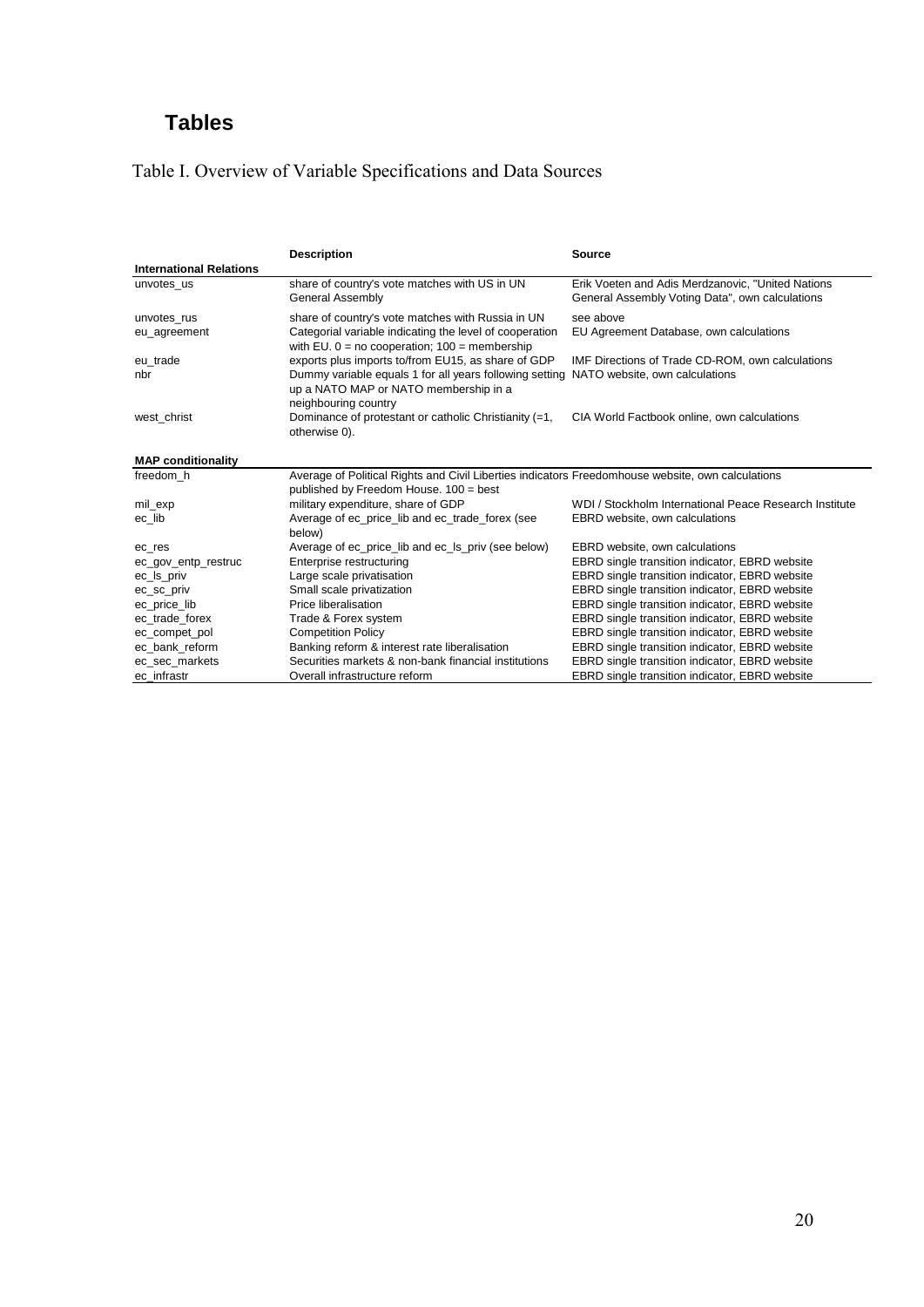#### Table II. Cox Model of NATO Accession and International Relations, 1992 – 2008

| unvotes_us                | $0.24$ **     | $0.23$ **   | $0.23$ **    | $0.21$ *      |           | ***<br>0.25  | $0.15$ *      |
|---------------------------|---------------|-------------|--------------|---------------|-----------|--------------|---------------|
|                           | (0.11)        | (0.11)      | (0.11)       | (0.11)        |           | (0.09)       | (0.09)        |
|                           | 27%           | 26%         | 26%          | 23%           |           | 28%          | 16%           |
| eu_agreement              | $0.03$ ***    | 0.03<br>*** | $0.03*$      | $0.03*$       | $0.05***$ |              | $0.03$ **     |
|                           | (0.01)        | (0.01)      | (0.02)       | (0.02)        | (0.01)    |              | (0.02)        |
|                           | 3%            | 4%          | 3%           | 3%            | 5%        | 0%           | 4%            |
| nbr                       | $***$<br>1.51 | $1.56$ **   | $1.35*$      | $***$<br>1.54 | $1.28*$   | $1.41***$    |               |
|                           | (0.73)        | (0.75)      | (0.74)       | (0.71)        | (0.70)    | (0.71)       |               |
|                           | 352%          | 374%        | 286%         | 365%          | 259%      | 308%         |               |
| unvotes_rus               |               | $-0.03$     |              |               | $-0.09$   |              |               |
|                           |               | (0.08)      |              |               | (0.08)    |              |               |
|                           |               | $-3%$       |              |               | $-8%$     |              |               |
| eu_trade                  |               |             | 0.01         |               |           | $0.04$ **    |               |
|                           |               |             | (0.02)<br>1% |               |           | (0.02)<br>4% |               |
|                           |               |             |              | 0.68          |           |              | 0.57          |
| west_christ               |               |             |              | (0.70)        |           |              |               |
|                           |               |             |              | 98%           |           |              | (0.72)<br>76% |
| $\overline{\mathsf{N}}$   | 207           | 207         | 196          | 207           | 207       | 201          | 207           |
| Log-Likelihood            | $-23.38$      | $-23.32$    | $-23.16$     | $-22.87$      | $-25.98$  | $-25.25$     | $-25.34$      |
| <b>Grambsch Therneau</b>  | 0.54          | 0.68        | 1.10         | 0.58          | 0.62      | 0.92         | 0.70          |
| Degrees of Freedom        | 3             | 4           | 4            | 4             | 3         | 3            | 3             |
| R <sub>2</sub> Pseudo     | 0.38          | 0.38        | 0.39         | 0.40          | 0.31      | 0.33         | 0.33          |
| R <sub>2</sub> Cox Snell  | 0.13          | 0.13        | 0.14         | 0.13          | 0.11      | 0.12         | 0.11          |
| R <sub>2</sub> Nagelkerke | 0.43          | 0.43        | 0.43         | 0.44          | 0.35      | 0.37         | 0.37          |
| R <sub>2</sub> Royston    | 0.83          | 0.83        | 0.84         | 0.84          | 0.76      | 0.78         | 0.78          |

Notes: Standard errors of coefficients put in parentheses; hazard ratios as percentages; \*\*\* p<0.01, \*\* p<0.05, \*p<0.10; all exogenous variables are averaged over lags of 2 to 4 years.

Source: See Table 1; own calcuations.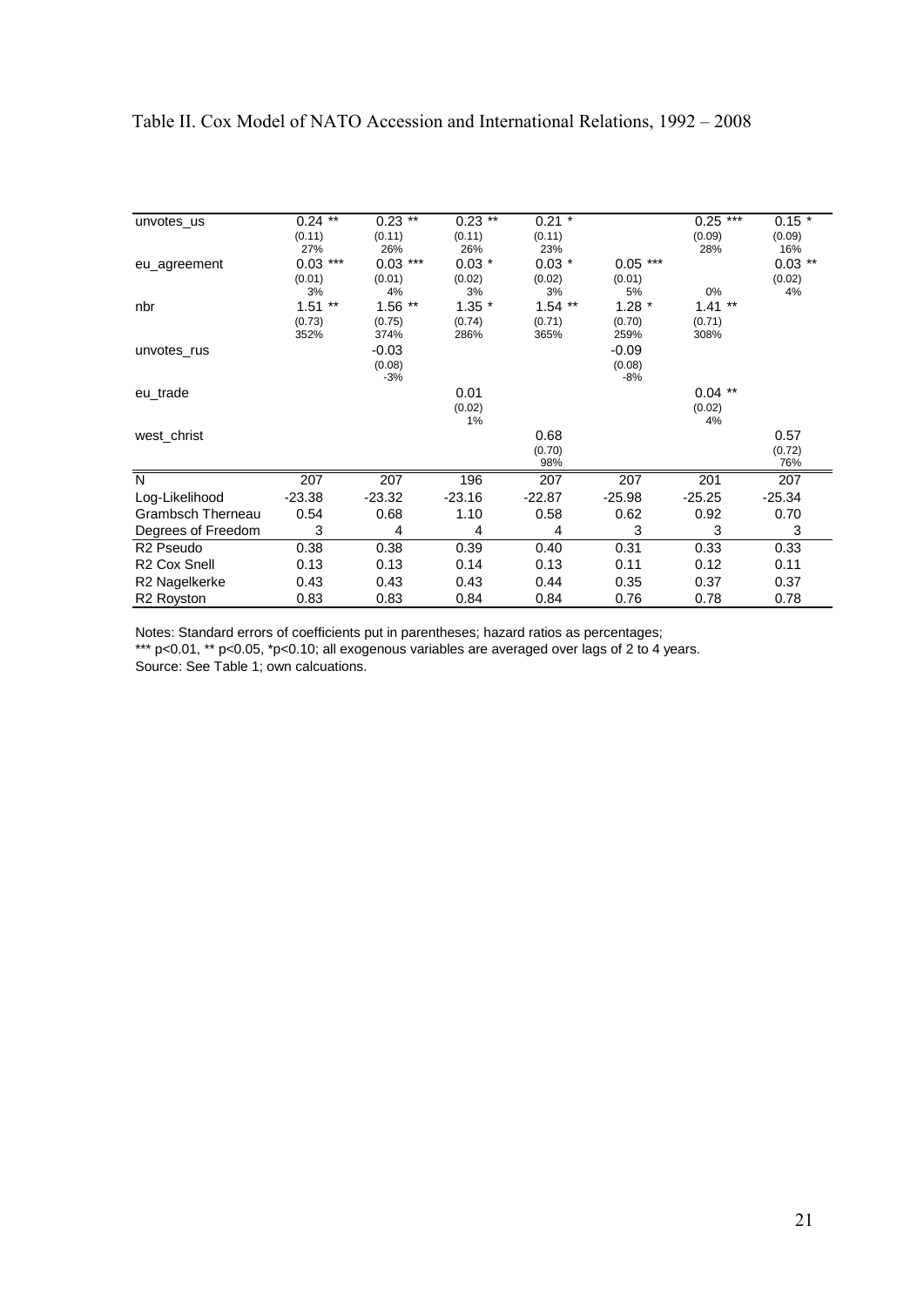|                          | (1)                             | $\overline{(2)}$               | (3)                        | (4)                            | (5)                        | $\overline{(6)}$               | (7)                         |
|--------------------------|---------------------------------|--------------------------------|----------------------------|--------------------------------|----------------------------|--------------------------------|-----------------------------|
| unvotes us               | $0.24$ **<br>(0.11)<br>27%      | $***$<br>0.24<br>(0.11)<br>27% | $0.29$ **<br>(0.14)<br>33% | $0.25 \times$<br>(0.14)<br>29% | $0.29$ **<br>(0.13)<br>33% | $***$<br>0.33<br>(0.12)<br>39% | $0.36$ ***<br>(0.12)<br>44% |
| eu_agreement             | $0.03$ ***<br>(0.01)<br>3%      | 0.01<br>(0.02)<br>1%           | $0.04$ **<br>(0.02)<br>4%  | 0.02<br>(0.02)<br>2%           | 0.02<br>(0.02)<br>2%       |                                |                             |
| nbr                      | 1.51<br>$***$<br>(0.73)<br>352% | 0.93<br>(0.77)                 | $1.35$ *<br>(0.79)         | $2.06$ **<br>(0.82)            | $2.22***$<br>(0.82)        | $2.06$ **<br>(0.82)            | ***<br>2.51<br>(0.82)       |
| freedom_h                |                                 | 0.03<br>(0.02)<br>4%           |                            |                                |                            |                                |                             |
| mil_exp                  |                                 |                                | 0.01<br>(0.31)<br>1%       |                                |                            |                                |                             |
| ec_lib                   |                                 |                                |                            | $0.13*$<br>(0.08)<br>14%       |                            | $0.13*$<br>(0.07)<br>14%       |                             |
| ec res                   |                                 |                                |                            |                                | $0.06$ **<br>(0.03)<br>6%  |                                | $0.08***$<br>(0.03)<br>9%   |
| $\overline{\mathsf{N}}$  | 207                             | 196                            | 165                        | 207                            | 207                        | 215                            | 215                         |
| Log-Likelihood           | $-23.38$                        | $-20.62$                       | $-19.08$                   | $-19.61$                       | $-20.84$                   | $-20.11$                       | $-21.99$                    |
| <b>Grambsch Therneau</b> | 0.54                            | 1.04                           | 1.85                       | 0.83                           | 0.41                       | 0.57                           | 0.48                        |
| Degrees of Freedom       | 3                               | 4                              | 4                          | 4                              | 4                          | 3                              | $\mathsf 3$                 |
| R <sub>2</sub> Pseudo    | 0.38                            | 0.40                           | 0.43                       | 0.48                           | 0.45                       | 0.47                           | 0.42                        |
| R <sub>2</sub> Cox Snell | 0.13                            | 0.13                           | 0.16                       | 0.16                           | 0.15                       | 0.15                           | 0.14                        |
| R2 Nagelkerke            | 0.43                            | 0.45                           | 0.48                       | 0.53                           | 0.49                       | 0.51                           | 0.46                        |
| R2 Royston               | 0.83                            | 0.85                           | 0.86                       | 0.90                           | 0.88                       | 0.90                           | 0.86                        |

Notes: Standard errors of coefficients put in parentheses; hazard ratios as percentages; \*\*\* p<0.01, \*\* p<0.05, \*p<0.10; all exogenous variables are averaged over lags of 2 to 4 years. Source: See Table 1; own calcuations.